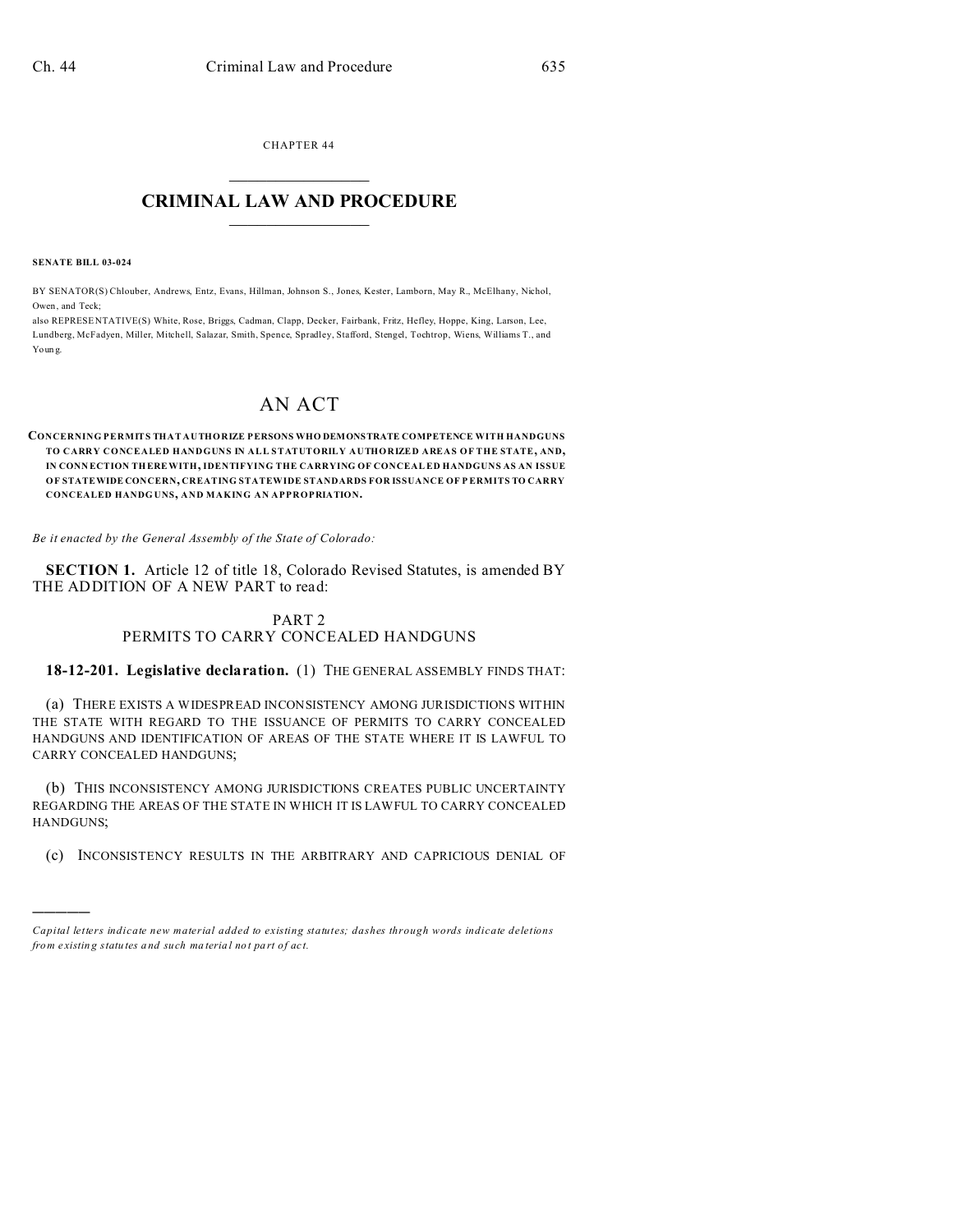PERMITS TO CARRY CONCEALED HANDGUNS BASED ON THE JURISDICTION OF RESIDENCE RATHER THAN THE QUALIFICATIONS FOR OBTAINING A PERMIT;

(d) THE CRITERIA AND PROCEDURES FOR THE LAWFUL CARRYING OF CONCEALED HANDGUNS HISTORICALLY HAS BEEN REGULATED BY STATE STATUTE AND SHOULD BE CONSISTENT THROUGHOUT THE STATE TO ENSURE THE CONSISTENT IMPLEMENTATION OF STATE LAW; AND

(e) IT IS NECESSARY THAT THE STATE OCCUPY THE FIELD OF REGULATION OF THE BEARING OF CONCEALED HANDGUNS SINCE THE ISSUANCE OF A CONCEALED HANDGUN PERMIT IS BASED ON A PERSON'S CONSTITUTIONAL RIGHT OF SELF-PROTECTION AND THERE IS A PREVAILING STATE INTEREST IN ENSURING THAT NO CITIZEN IS ARBITRARILY DENIED A CONCEALED HANDGUN PERMIT AND IN ENSURING THAT THE LAWS CONTROLLING THE USE OF THE PERMIT ARE CONSISTENT THROUGHOUT THE STATE.

(2) BASED ON THE FINDINGS SPECIFIED IN SUBSECTION (1) OF THIS SECTION, THE GENERAL ASSEMBLY HEREBY CONCLUDES THAT:

(a) THE PERMITTING AND CARRYING OF CONCEALED HANDGUNS IS A MATTER OF STATEWIDE CONCERN; AND

(b) IT IS NECESSARY TO PROVIDE STATEWIDE UNIFORM STANDARDS FOR ISSUING PERMITS TO CARRY CONCEALED HANDGUNS FOR SELF-DEFENSE.

(3) IN ACCORDANCE WITH THE FINDINGS AND CONCLUSIONS SPECIFIED IN SUBSECTIONS (1) AND (2) OF THIS SECTION, THE GENERAL ASSEMBLY HEREBY INSTRUCTS EACH SHERIFF TO IMPLEMENT AND ADMINISTER THE PROVISIONS OF THIS PART 2. THE GENERAL ASSEMBLY DOES NOT DELEGATE TO THE SHERIFFS THE AUTHORITY TO REGULATE OR RESTRICT THE ISSUANCE OF PERMITS PROVIDED FOR IN THIS PART 2 BEYOND THE PROVISIONS OF THIS PART 2. AN ACTION OR RULE THAT ENCUMBERS THE PERMIT PROCESS BY PLACING BURDENS ON THE APPLICANT BEYOND THOSE SWORN STATEMENTS AND SPECIFIED DOCUMENTS DETAILED IN THIS PART 2 OR THAT CREATES RESTRICTIONS BEYOND THOSE SPECIFIED IN THIS PART 2 IS IN CONFLICT WITH THE INTENT OF THIS PART 2 AND IS PROHIBITED.

18-12-202. Definitions. AS USED IN THIS PART 2, UNLESS THE CONTEXT OTHERWISE REQUIRES:

(1) "BUREAU" MEANS THE COLORADO BUREAU OF INVESTIGATION WITHIN THE DEPARTMENT OF PUBLIC SAFETY.

(2) "CERTIFIED INSTRUCTOR" MEANS AN INSTRUCTOR FOR A FIREARMS SAFETY COURSE WHO IS CERTIFIED AS A FIREARMS INSTRUCTOR BY:

(a) A COUNTY, MUNICIPAL, STATE, OR FEDERAL LAW ENFORCEMENT AGENCY;

(b) THE PEACE OFFICER STANDARDS AND TRAINING BOARD CREATED IN SECTION 24-31-302, C.R.S.;

(c) A FEDERAL MILITARY AGENCY; OR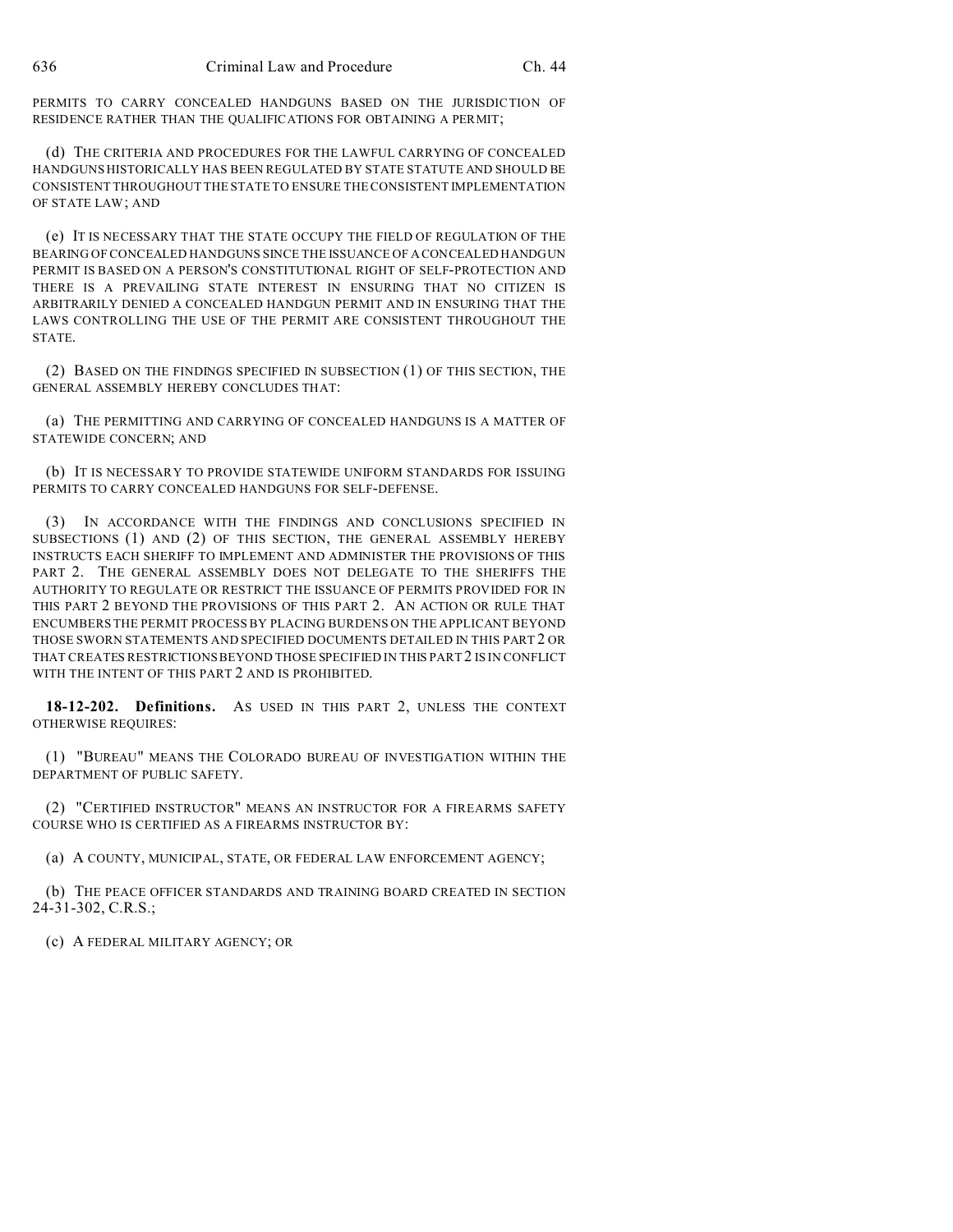(d) A NATIONAL NONPROFIT ORGANIZATION THAT CERTIFIES FIREARMS INSTRUCTORS, OPERATES NATIONAL FIREARMS COMPETITIONS, AND PROVIDES TRAINING, INCLUDING COURSES IN PERSONAL PROTECTION, IN SMALL ARMS SAFETY, USE, AND MARKSMANSHIP.

(3) "CHRONICALLY AND HABITUALLY USESALCOHOLIC BEVERAGES TO THE EXTENT THAT THE APPLICANT'S NORMAL FACULTIES ARE IMPAIRED" MEANS:

(a) THE APPLICANT HAS AT ANY TIME BEEN COMMITTED AS AN ALCOHOLIC PURSUANT TO SECTION 25-1-310 OR 25-1-311, C.R.S.; OR

(b) WITHIN THE TEN-YEAR PERIOD IMMEDIATELY PRECEDING THE DATE ON WHICH THE PERMIT APPLICATION IS SUBMITTED, THE APPLICANT:

(I) HAS BEEN COMMITTED AS AN ALCOHOLIC PURSUANT TO SECTION 25-1-308 OR 25-1-309, C.R.S.; OR

(II) HAS HAD TWO OR MORE ALCOHOL-RELATED CONVICTIONS UNDER SECTION 42-4-1301 (1) OR (2), C.R.S., OR A LAW OF ANOTHER STATE THAT HAS SIMILAR ELEMENTS, OR REVOCATIONS RELATED TO MISDEMEANOR, ALCOHOL-RELATED CONVICTIONS UNDER SECTION 42-2-126, C.R.S., OR A LAW OF ANOTHER STATE THAT HAS SIMILAR ELEMENTS.

(4) "HANDGUN" MEANS A HANDGUN AS DEFINED IN SECTION  $18-12-101$  (1) (e.5); EXCEPT THAT THE TERM DOES NOT INCLUDE A MACHINE GUN AS DEFINED IN SECTION 18-12-101 (1) (g).

(5) "HANDGUN TRAINING CLASS" MEANS:

(a) A LAW ENFORCEMENT TRAINING FIREARMS SAFETY COURSE;

(b) A FIREARMS SAFETY COURSE OFFERED BY A LAW ENFORCEMENT AGENCY, AN INSTITUTION OF HIGHER EDUCATION, OR A PUBLIC OR PRIVATE INSTITUTION OR ORGANIZATION OR FIREARMS TRAINING SCHOOL, THAT IS OPEN TO THE GENERAL PUBLIC AND IS TAUGHT BY A CERTIFIED INSTRUCTOR; OR

(c) A FIREARMS SAFETY COURSE OR CLASS THAT IS OFFERED AND TAUGHT BY A CERTIFIED INSTRUCTOR.

(6) "PERMIT" MEANS A PERMIT TO CARRY A CONCEALED HANDGUN ISSUED PURSUANT TO THE PROVISIONS OF THIS PART 2; EXCEPT THAT "PERMIT" DOES NOT INCLUDE A TEMPORARY EMERGENCY PERMIT ISSUED PURSUANT TO SECTION 18-12-209.

(7) "SHERIFF" MEANS THE SHERIFF OF A COUNTY, OR HIS OR HER DESIGNEE, OR THE OFFICIAL WHO HAS THE DUTIES OF A SHERIFF IN A CITY AND COUNTY, OR HIS OR HER DESIGNEE.

(8) "TRAINING CERTIFICATE" MEANS A CERTIFICATE, AFFIDAVIT, OR OTHER DOCUMENT ISSUED BY THE INSTRUCTOR, SCHOOL, CLUB, OR ORGANIZATION THAT CONDUCTS A HANDGUN TRAINING CLASS THAT EVIDENCES AN APPLICANT'S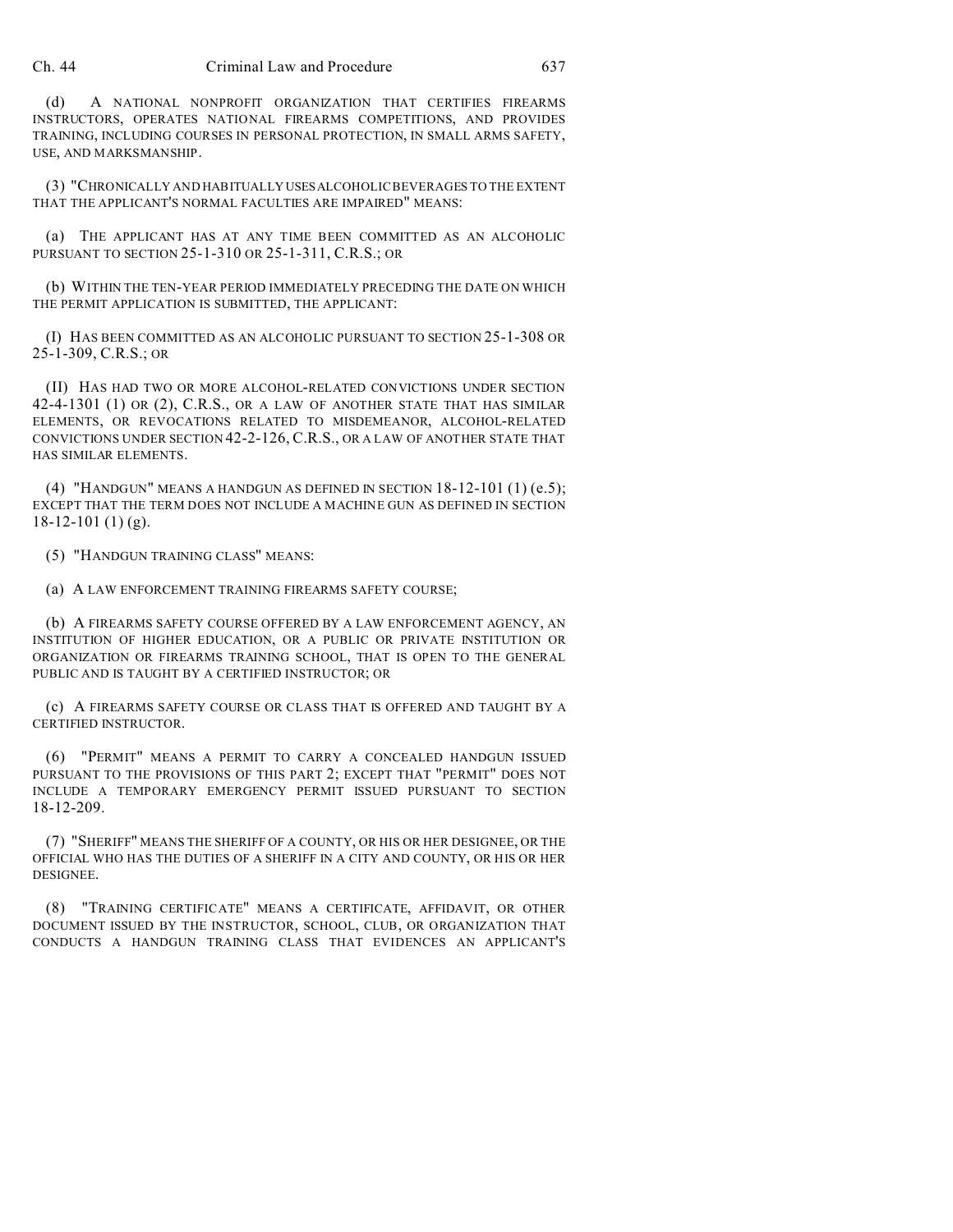SUCCESSFUL COMPLETION OF THE CLASS REQUIREMENTS.

**18-12-203. Criteria for obtaining a permit.** (1) BEGINNING ON THE EFFECTIVE DATE OF THIS PART 2, EXCEPT AS OTHERWISE PROVIDED IN THIS SECTION, A SHERIFF SHALL ISSUE A PERMIT TO CARRY A CONCEALED HANDGUN TO AN APPLICANT WHO:

(a) IS A LEGAL RESIDENT OF THE STATE OF COLORADO. FOR PURPOSES OF THIS PART 2, A PERSON WHO IS A MEMBER OF THE ARMED FORCES AND IS STATIONED PURSUANT TO PERMANENT DUTY STATION ORDERS AT A MILITARY INSTALLATION IN THIS STATE, AND A MEMBER OF THE PERSON'S IMMEDIATE FAMILY LIVING IN COLORADO, SHALL BE DEEMED TO BE A LEGAL RESIDENT OF THE STATE OF COLORADO.

(b) IS TWENTY-ONE YEARS OF AGE OR OLDER;

(c) IS NOT INELIGIBLE TO POSSESS A FIREARM PURSUANT TO SECTION 18-12-108 OR FEDERAL LAW;

(d) HAS NOT BEEN CONVICTED OF PERJURY UNDER SECTION 18-8-503, IN RELATION TO INFORMATION PROVIDED OR DELIBERATELY OMITTED ON A PERMIT APPLICATION SUBMITTED PURSUANT TO THIS PART 2;

(e) (I) DOES NOT CHRONICALLY AND HABITUALLY USE ALCOHOLIC BEVERAGES TO THE EXTENT THAT THE APPLICANT'S NORMAL FACULTIES ARE IMPAIRED.

(II) THE PROHIBITION SPECIFIED IN THIS PARAGRAPH (e) SHALL NOT APPLY TO AN APPLICANT WHO PROVIDES AN AFFIDAVIT, SIGNED BY A PROFESSIONAL COUNSELOR WHO IS LICENSED PURSUANT TO ARTICLE 43 OF TITLE 12, C.R.S., AND SPECIALIZES IN ALCOHOL ADDICTION, STATING THAT THE APPLICANT HAS BEEN EVALUATED BY THE COUNSELOR AND HAS BEEN DETERMINED TO BE A RECOVERING ALCOHOLIC WHO HAS REFRAINED FROM USING ALCOHOL FOR AT LEAST THREE YEARS.

(f) IS NOT AN UNLAWFUL USER OF OR ADDICTED TO A CONTROLLED SUBSTANCE AS DEFINED IN SECTION 18-18-102 (5). WHETHER AN APPLICANT IS AN UNLAWFUL USER OF OR ADDICTED TO A CONTROLLED SUBSTANCE SHALL BE DETERMINED AS PROVIDED IN FEDERAL LAW AND REGULATIONS.

(g) IS NOT SUBJECT TO:

(I) A RESTRAINING ORDER ISSUED PURSUANT TO SECTION 18-1-1001 OR SECTION 19-2-707,C.R.S., THAT IS IN EFFECT AT THE TIME THE APPLICATION IS SUBMITTED; OR

(II) A PERMANENT RESTRAINING ORDER ISSUED PURSUANT TO ARTICLE 14 OF TITLE 13, C.R.S.; OR

(III) A TEMPORARY RESTRAINING ORDER ISSUED PURSUANT TO ARTICLE 14 OF TITLE 13, C.R.S., THAT IS IN EFFECT AT THE TIME THE APPLICATION IS SUBMITTED;

(h) DEMONSTRATES COMPETENCE WITH A HANDGUN BY SUBMITTING:

(I) EVIDENCE OF EXPERIENCE WITH A FIREARM THROUGH PARTICIPATION IN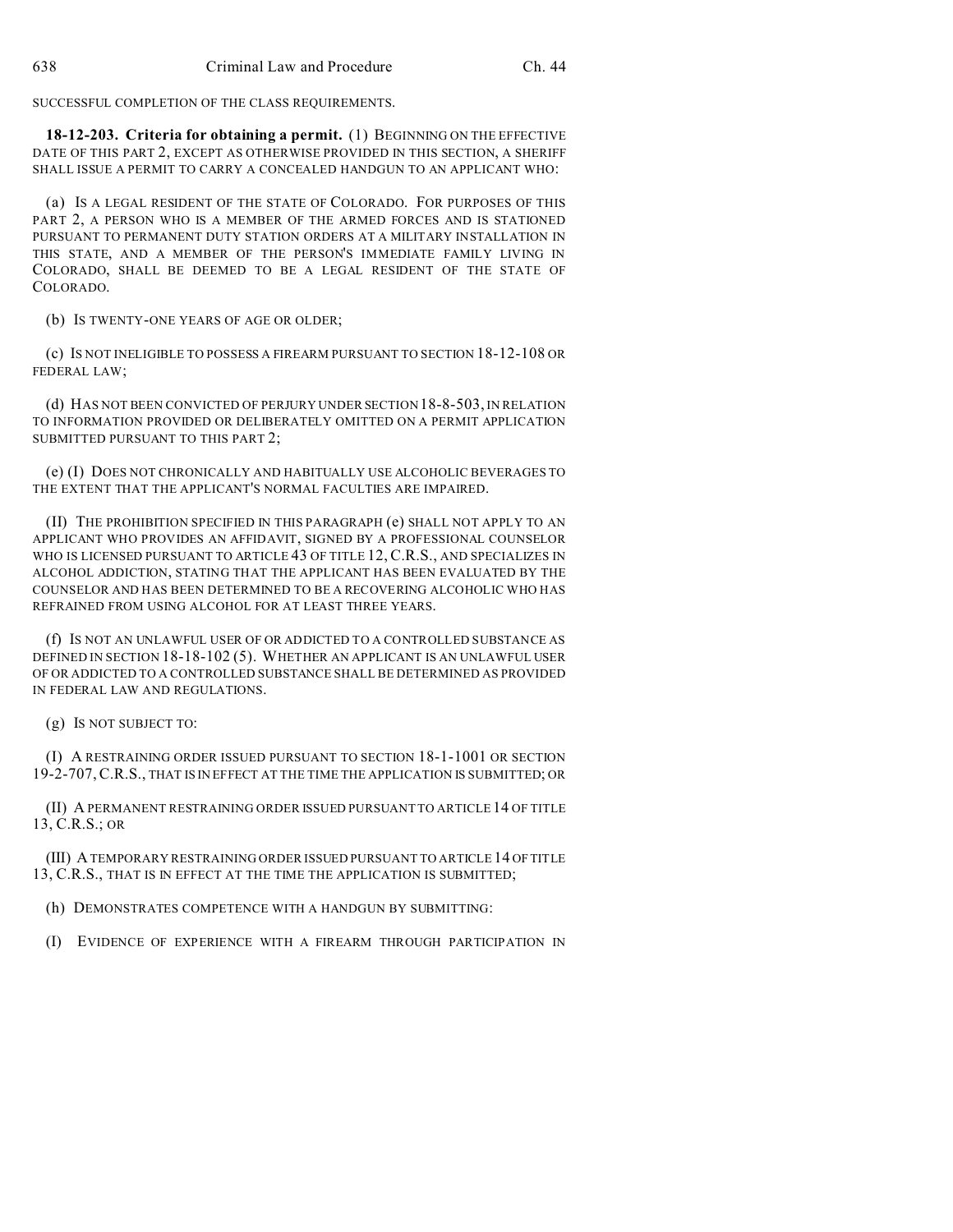ORGANIZED SHOOTING COMPETITIONS OR CURRENT MILITARY SERVICE;

(II) EVIDENCE THAT, AT THE TIME THE APPLICATION IS SUBMITTED, THE APPLICANT IS A CERTIFIED INSTRUCTOR;

(III) PROOF OF HONORABLE DISCHARGE FROM A BRANCH OF THE UNITED STATES ARMED FORCES WITHIN THE THREE YEARS PRECEDING SUBMITTAL OF THE APPLICATION;

(IV) PROOF OF HONORABLE DISCHARGE FROM A BRANCH OF THE UNITED STATES ARMED FORCES THAT REFLECTS PISTOL QUALIFICATIONS OBTAINED WITHIN THE TEN YEARS PRECEDING SUBMITTAL OF THE APPLICATION;

(V) A CERTIFICATE SHOWING RETIREMENT FROM A COLORADO LAW ENFORCEMENT AGENCY THAT REFLECTS PISTOL QUALIFICATIONS OBTAINED WITHIN THE TEN YEARS PRECEDING SUBMITTAL OF THE APPLICATION; OR

(VI) A TRAINING CERTIFICATE FROM A HANDGUN TRAINING CLASS OBTAINED WITHIN THE TEN YEARS PRECEDING SUBMITTAL OF THE APPLICATION. THE APPLICANT SHALL SUBMIT THE ORIGINAL TRAINING CERTIFICATEOR A PHOTOCOPY THEREOF THAT INCLUDES THE ORIGINAL SIGNATURE OF THE CLASS INSTRUCTOR. IN OBTAINING A TRAINING CERTIFICATE FROM A HANDGUN TRAINING CLASS, THE APPLICANT SHALL HAVE DISCRETION IN SELECTING WHICH HANDGUN TRAINING CLASS TO COMPLETE.

(2) REGARDLESS OF WHETHER AN APPLICANT MEETS THE CRITERIA SPECIFIED IN SUBSECTION (1) OF THIS SECTION, IF THE SHERIFF HAS A REASONABLE BELIEF THAT DOCUMENTED PREVIOUS BEHAVIOR BY THE APPLICANT MAKES IT LIKELY THE APPLICANT WILL PRESENT A DANGER TO SELF OR OTHERS IF THE APPLICANT RECEIVES A PERMIT TO CARRY A CONCEALED HANDGUN, THE SHERIFF MAY DENY THE PERMIT.

(3) (a) THE SHERIFF SHALL DENY, REVOKE, OR REFUSE TO RENEW A PERMIT IF AN APPLICANT OR A PERMITTEE FAILS TO MEET ONE OF THE CRITERIA LISTED IN SUBSECTION (1) OF THIS SECTION AND MAY DENY, REVOKE, OR REFUSE TO RENEW A PERMIT ON THE GROUNDS SPECIFIED IN SUBSECTION (2) OF THIS SECTION.

(b) FOLLOWING ISSUANCE OF A PERMIT, IF THE ISSUING SHERIFF HAS A REASONABLE BELIEF THAT A PERMITTEE NO LONGER MEETS THE CRITERIA SPECIFIED IN SUBSECTION (1) OF THIS SECTION OR THAT THE PERMITTEE PRESENTS A DANGER AS DESCRIBED IN SUBSECTION (2) OF THIS SECTION, THE SHERIFF SHALL SUSPEND THE PERMIT UNTIL SUCH TIME AS THE MATTER IS RESOLVED AND THE ISSUING SHERIFF DETERMINES THAT THE PERMITTEE IS ELIGIBLE TO POSSESS A PERMIT AS PROVIDED IN THIS SECTION.

(c) IF THE SHERIFF SUSPENDS OR REVOKES A PERMIT, THE SHERIFF SHALL NOTIFY THE PERMITTEE IN WRITING, STATING THE GROUNDS FOR SUSPENSION OR REVOCATION AND INFORMING THE PERMITTEE OF THE RIGHT TO SEEK A SECOND REVIEW BY THE SHERIFF, TO SUBMIT ADDITIONAL INFORMATION FOR THE RECORD, AND TO SEEK JUDICIAL REVIEW PURSUANT TO SECTION 18-12-207.

**18-12-204. Permit contents - validity - carrying requirements.** (1) (a) EACH PERMIT SHALL BEAR A COLOR PHOTOGRAPH OF THE PERMITTEE AND SHALL DISPLAY THE SIGNATURE OF THE SHERIFF WHO ISSUES THE PERMIT. IN ADDITION, THE SHERIFFS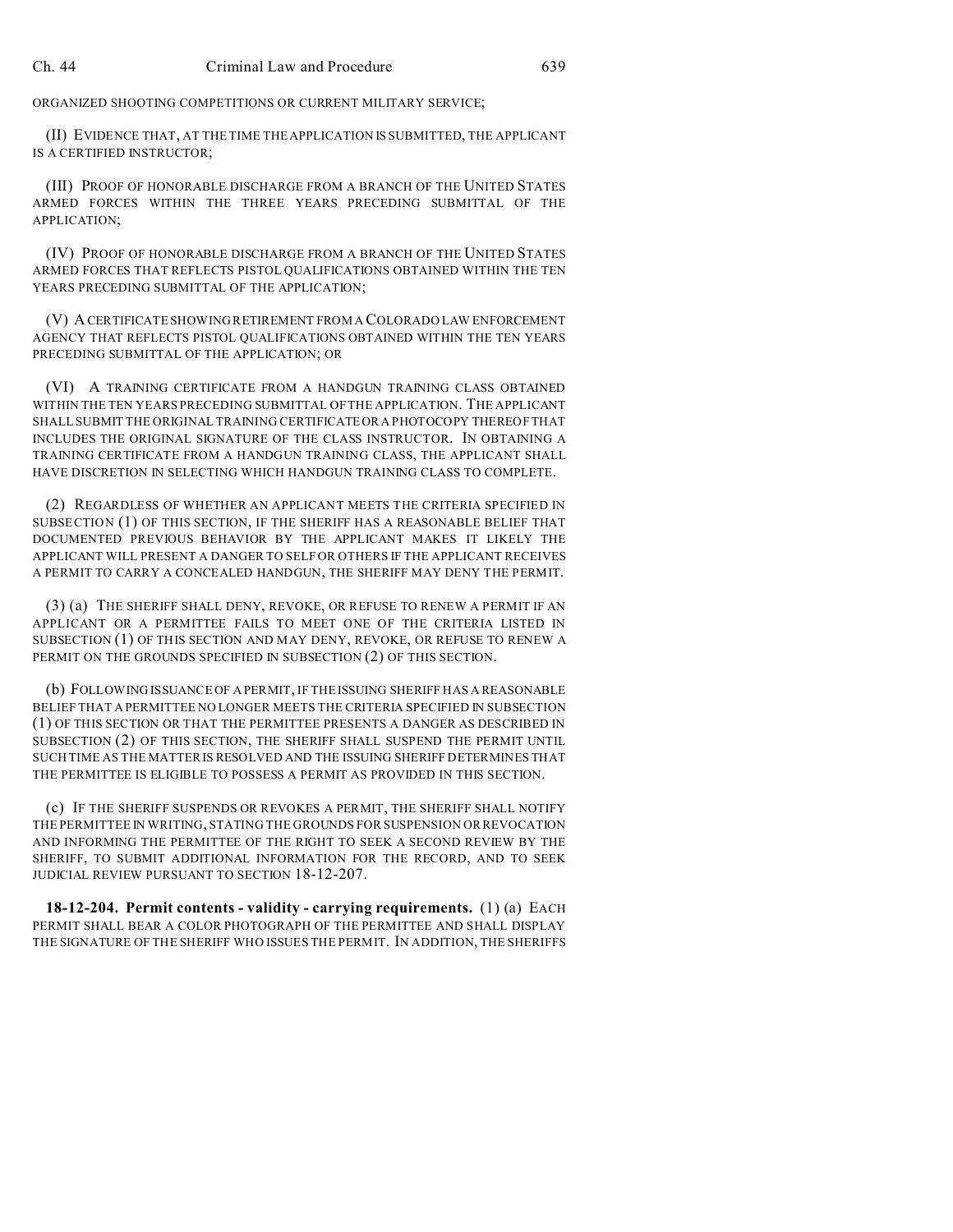OF THIS STATE SHALL ENSURE THAT ALL PERMITS ISSUED PURSUANT TO THIS PART 2 CONTAIN THE SAME ITEMS OF INFORMATION AND ARE THE SAME SIZE AND THE SAME COLOR.

(b) A PERMIT IS VALID FOR A PERIOD OF FIVE YEARS AFTER THE DATE OF ISSUANCE AND MAY BE RENEWED AS PROVIDED IN SECTION 18-12-211. A PERMIT ISSUED PURSUANT TO THIS PART 2, INCLUDING A TEMPORARY EMERGENCY PERMIT ISSUED PURSUANT TO SECTION 18-12-209, IS EFFECTIVE IN ALL AREAS OF THE STATE, EXCEPT AS OTHERWISE PROVIDED IN SECTION 18-12-214.

(2) (a) A PERMITTEE, IN COMPLIANCE WITH THE TERMS OF A PERMIT, MAY CARRY A CONCEALED HANDGUN AS ALLOWED BY STATE LAW. THE PERMITTEE SHALL CARRY THE PERMIT, TOGETHER WITH VALID PHOTO IDENTIFICATION, AT ALL TIMES DURING WHICH THE PERMITTEE IS IN ACTUAL POSSESSION OF A CONCEALED HANDGUN AND SHALL PRODUCE BOTH DOCUMENTS UPON DEMAND BY A LAW ENFORCEMENT OFFICER. FAILURE TO PRODUCE A PERMIT UPON DEMAND BY A LAW ENFORCEMENT OFFICER RAISES A REBUTTABLE PRESUMPTION THAT THE PERSON DOES NOT HAVE A PERMIT. FAILURE TO CARRY AND PRODUCE A PERMIT AND VALID PHOTO IDENTIFICATION UPON DEMAND AS REQUIRED IN THIS SUBSECTION (2) IS A CLASS 1 PETTY OFFENSE. A CHARGE OF FAILURE TO CARRY AND PRODUCE A PERMIT AND VALID PHOTO IDENTIFICATION UPON DEMAND PURSUANT TO THIS SUBSECTION (2) SHALL BE DISMISSED BY THE COURT IF, AT OR BEFORE THE PERMITTEE'S SCHEDULED COURT APPEARANCE, THE PERMITTEE EXHIBITS TO THE COURT A VALID PERMIT AND VALID PHOTO IDENTIFICATION, BOTH OF WHICH WERE ISSUED TO THE PERMITTEE PRIOR TO THE DATE ON WHICH THE PERMITTEE WAS CHARGED WITH FAILURE TO CARRY AND PRODUCE A PERMIT AND VALID PHOTO IDENTIFICATION UPON DEMAND.

(b) THE PROVISIONS OF PARAGRAPH (a) OF THIS SUBSECTION (2) APPLY TO TEMPORARY EMERGENCY PERMITS ISSUED PURSUANT TO SECTION 18-12-209.

(3) (a) A PERSON WHO MAY LAWFULLY POSSESS A HANDGUN MAY CARRY A HANDGUN UNDER THE FOLLOWING CIRCUMSTANCES WITHOUT OBTAINING A PERMIT AND THE HANDGUN SHALL NOT BE CONSIDERED CONCEALED:

(I) THE HANDGUN IS IN THE POSSESSION OF A PERSON WHO IS IN A PRIVATE AUTOMOBILE OR IN SOME OTHER PRIVATE MEANS OF CONVEYANCE AND WHO CARRIES THE HANDGUN FOR A LEGAL USE, INCLUDING SELF-DEFENSE; OR

(II) THE HANDGUN IS IN THE POSSESSION OF A PERSON WHO IS LEGALLY ENGAGED IN HUNTING ACTIVITIES WITHIN THE STATE.

(b) THE PROVISIONS OF THIS SUBSECTION (3) SHALL NOT BE CONSTRUED TO AUTHORIZE THE CARRYING OF A HANDGUN IN VIOLATION OF THE PROVISIONS OF SECTION 18-12-105 OR 18-12-105.5.

**18-12-205. Sheriff - application - procedure - background check.** (1) (a) TO OBTAIN A PERMIT, A PERSON SHALL SUBMIT A PERMIT APPLICATION ON A STATEWIDE STANDARDIZED FORM DEVELOPED BY THE SHERIFFS AND AVAILABLE FROM EACH SHERIFF. THE PERMIT APPLICATION FORM SHALL SOLICIT ONLY THE FOLLOWING INFORMATION FROM THE APPLICANT: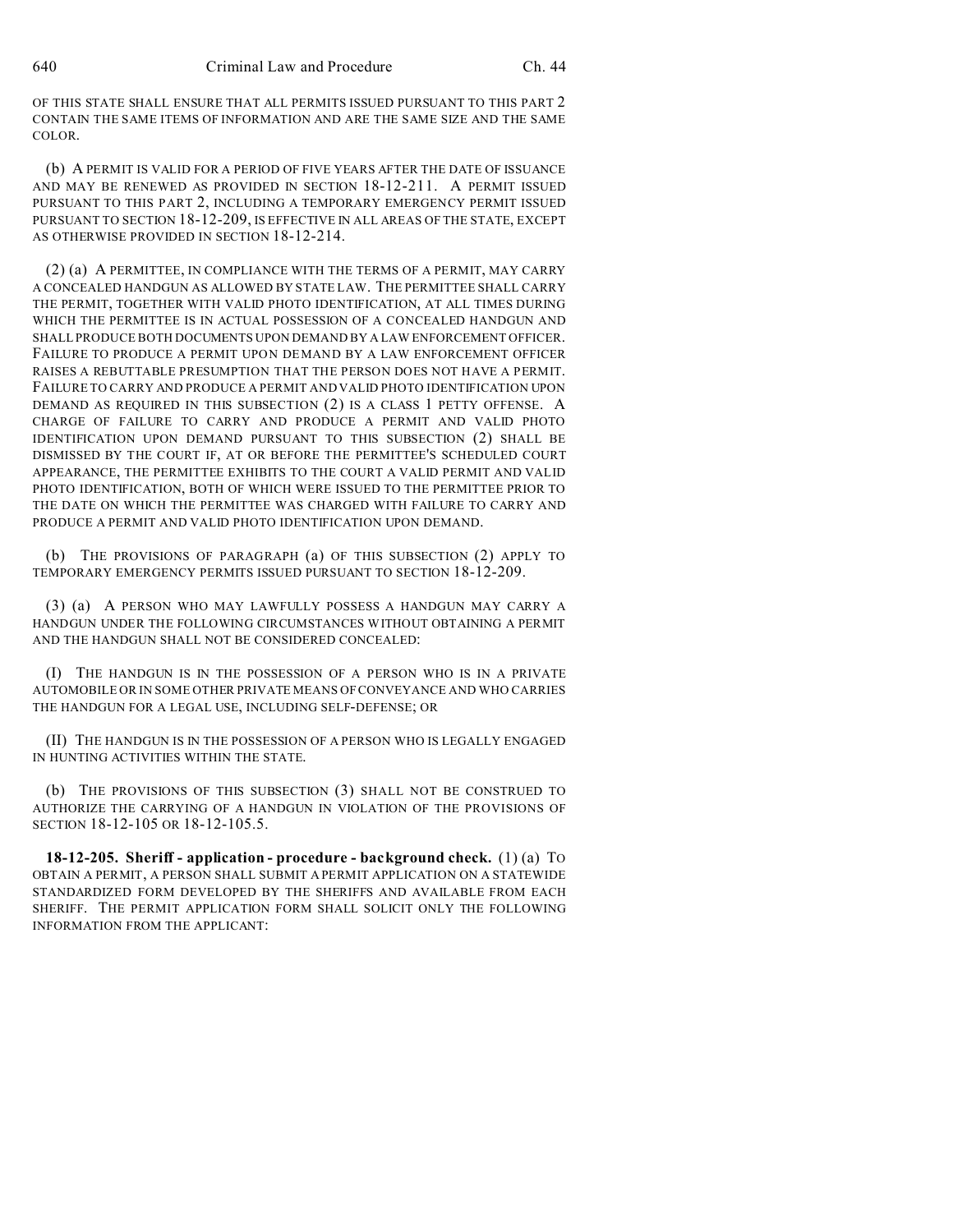(I) THE APPLICANT'S FULL NAME, DATE OF BIRTH, AND ADDRESS;

(II) THE APPLICANT'S BIRTH NAME, IF DIFFERENT FROM THE NAME PROVIDED PURSUANT TO SUBPARAGRAPH (I) OF THIS PARAGRAPH (a), AND ANY OTHER NAMES THE APPLICANT MAY HAVE USED OR BY WHICH THE APPLICANT MAY HAVE BEEN KNOWN;

(III) THE APPLICANT'S HOME ADDRESS OR ADDRESSES FOR THE TEN-YEAR PERIOD IMMEDIATELY PRECEDING SUBMITTAL OF THE APPLICATION;

(IV) WHETHER THE APPLICANT IS A RESIDENT OF THIS STATE AS OF THE DATE OF APPLICATION AND WHETHER THE APPLICANT HAS A VALID DRIVER'S LICENSE OR OTHER STATE-ISSUED PHOTO IDENTIFICATION OR MILITARY ORDER PROVING RESIDENCE; AND

(V) WHETHER THE APPLICANT MEETS THE CRITERIA FOR OBTAINING A PERMIT SPECIFIED IN SECTION 18-12-203 (1).

(b) THE PERMIT APPLICATION FORM SHALL NOT REQUIRE THE APPLICANT TO WAIVE OR RELEASE A RIGHT OR PRIVILEGE, INCLUDING BUT NOT LIMITED TO WAIVER OR RELEASE OF PRIVILEGED OR CONFIDENTIAL INFORMATION CONTAINED IN MEDICAL RECORDS.

(2) (a) AN APPLICANT SHALL COMPLETE THE PERMIT APPLICATION FORM AND RETURN IT, IN PERSON, TO THE SHERIFF OF THE COUNTY OR CITY AND COUNTY IN WHICH THE APPLICANT RESIDES, TO THE SHERIFF OF THE COUNTY OR CITY AND COUNTY IN WHICH THE APPLICANT MAINTAINS A SECONDARY RESIDENCE OR OWNS OR LEASES REAL PROPERTY USED BY THE APPLICANT IN A BUSINESS, OR TO THE SHERIFF THAT PREVIOUSLY ISSUED A PERMIT TO THE APPLICANT. THE APPLICANT SHALL SIGN THE COMPLETED PERMIT APPLICATION FORM IN PERSON BEFORE THE SHERIFF. THE APPLICANT SHALL PROVIDE HIS OR HER SIGNATURE VOLUNTARILY UPON A SWORN OATH THAT THE APPLICANT KNOWS THE CONTENTS OF THE PERMIT APPLICATION AND THAT THE INFORMATION CONTAINED IN THE PERMIT APPLICATION IS TRUE AND CORRECT. AN APPLICANT WHO KNOWINGLY AND INTENTIONALLY MAKES A FALSE OR MISLEADING STATEMENT ON A PERMIT APPLICATION OR DELIBERATELY OMITS ANY MATERIAL INFORMATION REQUESTED ON THE APPLICATION COMMITS PERJURY AS DESCRIBED IN SECTION 18-8-503. UPON CONVICTION, THE APPLICANT SHALL BE PUNISHED AS PROVIDED IN SECTION 18-1.3-501. IN ADDITION, THE APPLICANT SHALL BE DENIED THE RIGHT TO OBTAIN OR POSSESS A PERMIT, AND THE SHERIFF SHALL REVOKE THE APPLICANT'S PERMIT IF ISSUED PRIOR TO CONVICTION.

(b) AN APPLICANT SHALL ALSO SUBMIT TO THE SHERIFF A PERMIT FEE NOT TO EXCEED ONE HUNDRED DOLLARS FOR PROCESSING THE PERMIT APPLICATION. THE SHERIFF SHALL SET THE AMOUNT OF THE PERMIT FEE AS PROVIDED IN SUBSECTION (5) OF THIS SECTION. IN ADDITION, THE APPLICANT SHALL SUBMIT AN AMOUNT SPECIFIED BY THE DIRECTOR OF THE BUREAU, PURSUANT TO SECTION 24-72-306, C.R.S., FOR PROCESSING THE APPLICANT'S FINGERPRINTS THROUGH THE BUREAU AND THROUGH THE FEDERAL BUREAU OF INVESTIGATION. NEITHER THE PERMIT FEE NOR THE FINGERPRINT PROCESSING FEE SHALL BE REFUNDABLE IN THE EVENT THE SHERIFF DENIES THE APPLICANT'S PERMIT APPLICATION OR SUSPENDS OR REVOKES THE PERMIT SUBSEQUENT TO ISSUANCE.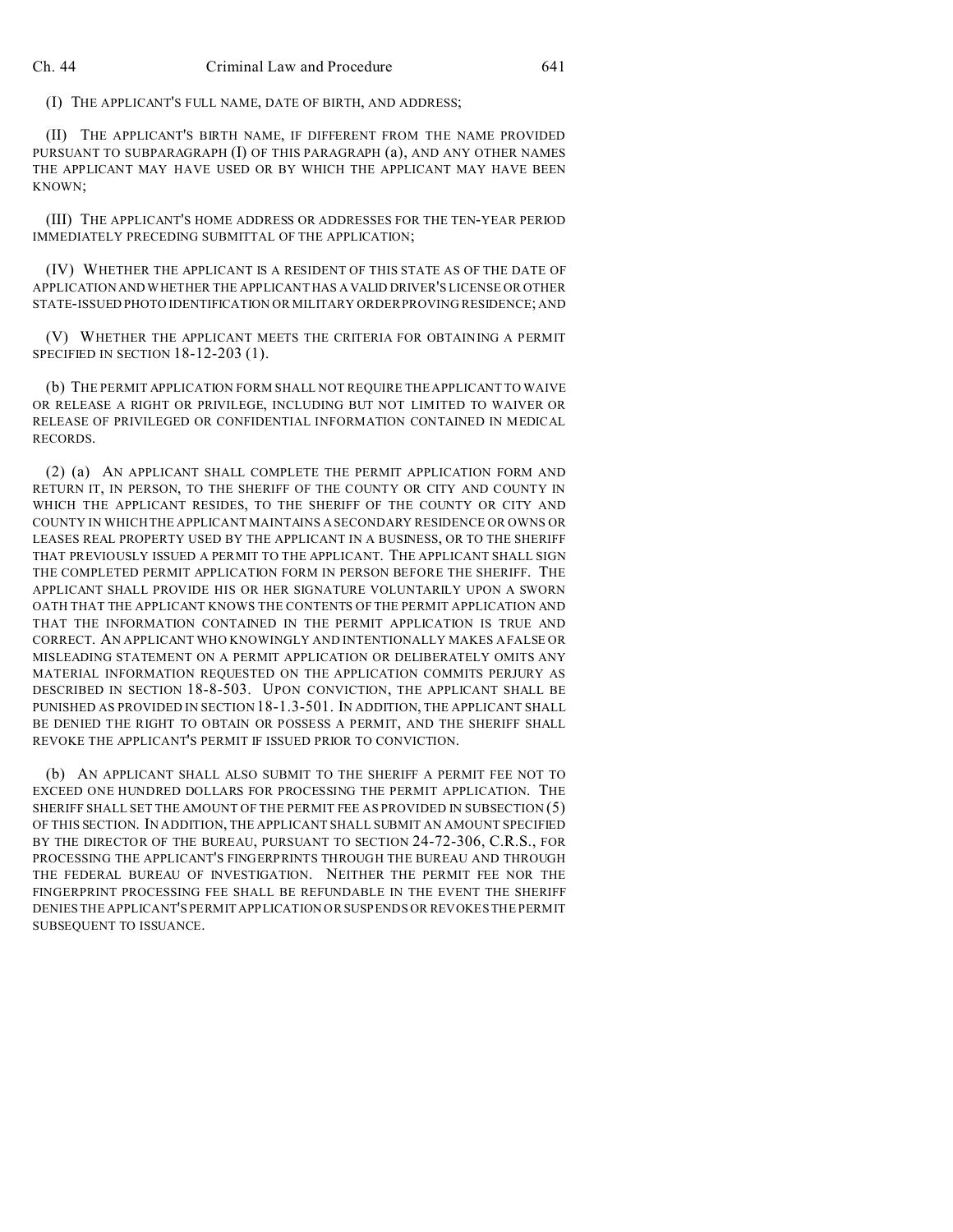642 Criminal Law and Procedure Ch. 44

(3) IN ADDITION TO THE ITEMS SPECIFIED IN SUBSECTION (2) OF THIS SECTION, AN APPLICANT, WHEN SUBMITTING THE COMPLETED PERMIT APPLICATION, SHALL SUBMIT THE FOLLOWING ITEMS TO THE SHERIFF:

(a) DOCUMENTARY EVIDENCE DEMONSTRATING COMPETENCE WITH A HANDGUN AS SPECIFIED IN SECTION 18-12-203 (1) (h); AND

(b) A FULL FRONTAL VIEW COLOR PHOTOGRAPH OF THE APPLICANT'S HEAD TAKEN WITHIN THE THIRTY DAYS IMMEDIATELY PRECEDING SUBMITTAL OF THE PERMIT APPLICATION; EXCEPT THAT THE APPLICANT NEED NOT SUBMIT A PHOTOGRAPH IF THE SHERIFF PHOTOGRAPHS THE APPLICANT FOR PURPOSES OF ISSUING A PERMIT. ANY PHOTOGRAPH SUBMITTED SHALL SHOW THE APPLICANT'S FULL HEAD, INCLUDINGHAIR AND FACIAL FEATURES, AND THE DEPICTION OF THE APPLICANT'S HEAD SHALL MEASURE ONE AND ONE-EIGHTH INCHES WIDE AND ONE AND ONE-FOURTH INCHES HIGH.

(4) (a) THE SHERIFF SHALL WITNESS AN APPLICANT'S SIGNATURE ON THE PERMIT APPLICATION AS PROVIDED IN SUBSECTION (2) OF THIS SECTION AND VERIFY THAT THE PERSON MAKING APPLICATION FOR A PERMIT IS THE SAME PERSON WHO APPEARS IN ANY PHOTOGRAPH SUBMITTED AND THE SAME PERSON WHO SIGNED THE PERMIT APPLICATION FORM. TO VERIFY THE APPLICANT'S IDENTITY, THE APPLICANT SHALL PRESENT TO THE SHERIFF THE APPLICANT'S VALID COLORADO DRIVER'S LICENSE OR VALID COLORADO OR MILITARY PHOTO IDENTIFICATION.

(b) AFTER VERIFYING THE APPLICANT'S IDENTITY, THE SHERIFF SHALL TAKE TWO COMPLETE SETS OF THE APPLICANT'S FINGERPRINTS. THE SHERIFF SHALL SUBMIT BOTH SETS OF FINGERPRINTS TO THE BUREAU, AND THE SHERIFF SHALL NOT RETAIN A SET OF THE APPLICANT'S FINGERPRINTS.

(c) AFTER RECEIPT OF A PERMIT APPLICATION AND THE ITEMS SPECIFIED IN THIS SECTION, THE SHERIFF SHALL VERIFY THAT THE APPLICANT MEETS THE CRITERIA SPECIFIED IN SECTION 18-12-203 (1) AND IS NOT A DANGER AS DESCRIBED IN SECTION 18-12-203 (2). THE VERIFICATION AT A MINIMUM SHALL INCLUDE REQUESTING THE BUREAU TO CONDUCT A SEARCH OF THE NATIONAL INSTANT CRIMINAL BACKGROUND CHECK SYSTEM AND A SEARCH OF THE STATE INTEGRATED CRIMINAL JUSTICE INFORMATION SYSTEM TO DETERMINE WHETHER THE APPLICANT MEETS THE CRITERIA SPECIFIED IN SECTION 18-12-203 (1). IN ADDITION, IF THE APPLICANT RESIDES IN A MUNICIPALITY OR TOWN, THE SHERIFF SHALL CONSULTWITH THE POLICE DEPARTMENT OF THE MUNICIPALITY OR TOWN IN WHICH THE APPLICANT RESIDES, AND THE SHERIFF MAY CONSULT WITH OTHER LOCAL LAW ENFORCEMENT AGENCIES.

(5) THE SHERIFF IN EACH COUNTY OR CITY AND COUNTY IN THE STATE SHALL ESTABLISH THE AMOUNT OF THE NEW AND RENEWAL PERMIT FEES WITHIN HIS OR HER JURISDICTION. THE AMOUNT OF THE NEW AND RENEWAL PERMIT FEES SHALL COMPLY WITH THE LIMITS SPECIFIED IN PARAGRAPH (b) OF SUBSECTION (2) OF THIS SECTION AND SECTION 18-12-211 (1), RESPECTIVELY. THE FEE AMOUNTS SHALL REFLECT THE ACTUAL DIRECT AND INDIRECT COSTS TO THE SHERIFF OF PROCESSING PERMIT APPLICATIONS AND RENEWAL APPLICATIONS PURSUANT TO THIS PART 2.

**18-12-206. Sheriff - issuance or denial of permits - report.** (1) WITHIN NINETY DAYS AFTER THE DATE OF RECEIPT OF THE ITEMS SPECIFIED IN SECTION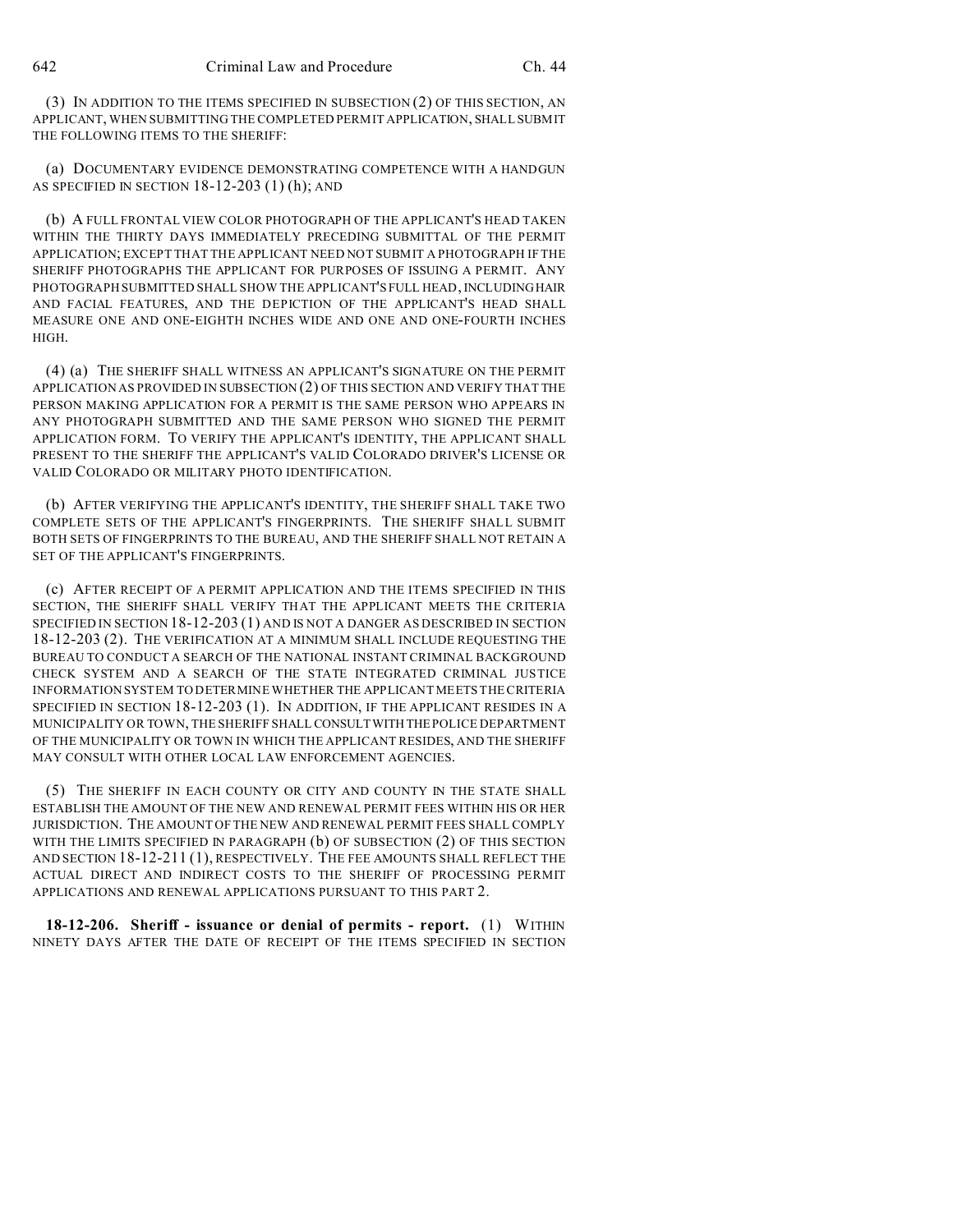18-12-205, A SHERIFF SHALL:

(a) APPROVE THE PERMIT APPLICATION AND ISSUE THE PERMIT; OR

(b) DENY THE PERMIT APPLICATION BASED SOLELY ON THE GROUND THAT THE APPLICANT FAILS TO QUALIFY UNDER THE CRITERIA LISTED IN SECTION 18-12-203 (1) OR THAT THE APPLICANT WOULD BE A DANGER AS DESCRIBED IN SECTION 18-12-203 (2). IF THE SHERIFF DENIES THE PERMIT APPLICATION, HE OR SHE SHALL NOTIFY THE APPLICANT IN WRITING, STATING THE GROUNDS FOR DENIAL AND INFORMING THE APPLICANT OF THE RIGHT TO SEEK A SECOND REVIEW OF THE APPLICATION BY THE SHERIFF, TO SUBMIT ADDITIONAL INFORMATION FOR THE RECORD, AND TO SEEK JUDICIAL REVIEW PURSUANT TO SECTION 18-12-207.

(2) IF THE SHERIFF DOES NOT RECEIVE THE RESULTS OF THE FINGERPRINT CHECKS CONDUCTED BY THE BUREAU AND BY THE FEDERAL BUREAU OF INVESTIGATION WITHIN NINETY DAYS AFTER RECEIVING A PERMIT APPLICATION, THE SHERIFF SHALL DETERMINE WHETHER TO GRANT OR DENY THE PERMIT APPLICATION WITHOUT CONSIDERING THE FINGERPRINT CHECK INFORMATION. IF, UPON RECEIPT OF THE INFORMATION, THE SHERIFF FINDS THAT THE PERMIT WAS ISSUED OR DENIED ERRONEOUSLY, BASED ON THE CRITERIA SPECIFIED IN SECTION 18-12-203 (1) AND (2), THE SHERIFF SHALL EITHER REVOKE OR ISSUE THE PERMIT, WHICHEVER IS APPROPRIATE.

(3) (a) EACH SHERIFF SHALL MAINTAIN A LIST OF THE PERSONS TO WHOM HE OR SHE ISSUES PERMITS PURSUANT TO THIS PART 2. UPON REQUEST BY ANOTHER CRIMINAL JUSTICE AGENCY FOR LAW ENFORCEMENT PURPOSES, THE SHERIFF MAY, AT HIS OR HER DISCRETION, SHARE INFORMATION FROM THE LIST OF PERMITTEES WITH A LAW ENFORCEMENT AGENCY FOR THE PURPOSE OF DETERMINING THE VALIDITY OF A PERMIT. A DATABASE MAINTAINED PURSUANT TO THIS SUBSECTION (3) AND ANY DATABASE OPERATED BY A STATE AGENCY THAT INCLUDES PERMITTEES SHALL BE SEARCHABLE ONLY BY NAME.

(b) NOTWITHSTANDING THE PROVISIONS OF PARAGRAPH (a) OF THIS SUBSECTION (3), ON AND AFTER JULY 1, 2007, A SHERIFF SHALL NOT SHARE INFORMATION FROM THE LIST OF PERMITTEES WITH A LAW ENFORCEMENT AGENCY FOR THE PURPOSE OF CREATING A STATEWIDE DATABASE OF PERMITTEES, AND ANY LAW ENFORCEMENT AGENCY THAT RECEIVES INFORMATION CONCERNING PERMITTEES FROM A SHERIFF SHALL NOT USE THE INFORMATION TO CREATE OR MAINTAIN A STATEWIDE DATABASE OF PERMITTEES. ANY INFORMATION CONCERNING A PERMITTEE THAT IS INCLUDED IN A STATEWIDE DATABASE PURSUANTTO PARAGRAPH (a) OF THIS SUBSECTION (3) SHALL BE REMOVED FROM THE DATABASE NO LATER THAN JULY 1, 2007.

(4) EACH SHERIFF SHALL ANNUALLY PREPARE A REPORT SPECIFYING, AT A MINIMUM, THE NUMBER OF PERMIT APPLICATIONS RECEIVED DURING THE YEAR FOR WHICH THE REPORT WAS PREPARED, THE NUMBER OF PERMITS ISSUED DURING THE YEAR, THE NUMBER OF PERMITS DENIED DURING THE YEAR, THE REASONS FOR DENIAL, THE NUMBER OF REVOCATIONS DURING THE YEAR, AND THE REASONS FOR THE REVOCATIONS. THE REPORT SHALL NOT INCLUDE THE NAME OF A PERSON WHO APPLIES FOR A PERMIT, REGARDLESS OF WHETHER THE PERSON RECEIVES OR IS DENIED A PERMIT. EACH SHERIFF SHALL SUBMIT THE REPORT ON OR BEFORE MARCH 1, 2004, AND ON OR BEFORE MARCH 1 EACH YEAR THEREAFTER, TO THE MEMBERS OF THE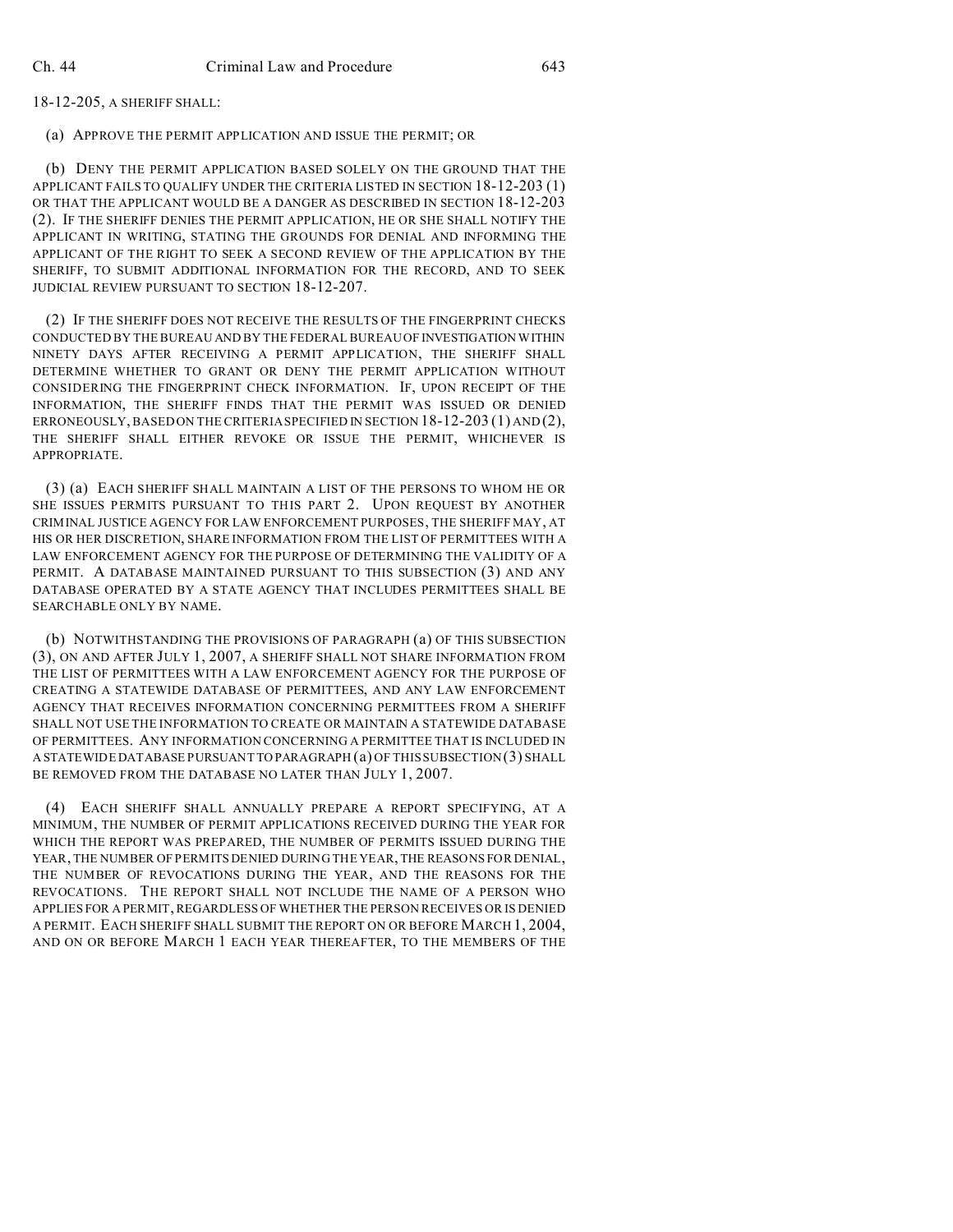GENERAL ASSEMBLY. IN ADDITION, EACH SHERIFF SHALL PROVIDE A COPY OF THE ANNUAL REPORT PREPARED PURSUANT TO THIS SUBSECTION (4) TO A MEMBER OF THE PUBLIC UPON REQUEST.

**18-12-207. Judicial review - permit denial - permit suspension - permit revocation.** (1) IF A SHERIFF DENIES A PERMIT APPLICATION, REFUSES TO RENEW A PERMIT, OR SUSPENDS OR REVOKES A PERMIT, THE APPLICANT OR PERMITTEE MAY SEEK JUDICIAL REVIEW OF THE SHERIFF'S DECISION. THE APPLICANT OR PERMITTEE MAY SEEK JUDICIAL REVIEW EITHER IN LIEU OF OR SUBSEQUENT TO THE SHERIFF'S SECOND REVIEW.

(2) THE PROCEDURE AND TIME LINES FOR FILING A COMPLAINT, AN ANSWER, AND BRIEFS FOR JUDICIAL REVIEW PURSUANT TO THIS SECTION SHALL BE IN ACCORDANCE WITH THE PROCEDURES SPECIFIED IN RULE 106 (a) (4) AND (b) OF THE COLORADO RULES OF CIVIL PROCEDURE.

(3) NOTWITHSTANDING ANY OTHER PROVISION OF LAW TO THE CONTRARY, AT A JUDICIAL REVIEW SOUGHT PURSUANT TO THIS SECTION, THE SHERIFF SHALL HAVE THE BURDEN OF PROVING BY A PREPONDERANCE OF THE EVIDENCE THAT THE APPLICANT OR PERMITTEE IS INELIGIBLE TO POSSESS A PERMIT UNDER THE CRITERIA LISTED IN SECTION 18-12-203 (1) OR, IF THE DENIAL, SUSPENSION, OR REVOCATION WAS BASED ON THE SHERIFF'S DETERMINATION THAT THE PERSON WOULD BE A DANGER AS PROVIDED IN SECTION 18-12-203 (2), THE SHERIFF SHALL HAVE THE BURDEN OF PROVING THE DETERMINATION BY CLEAR AND CONVINCING EVIDENCE. FOLLOWING COMPLETION OF THE REVIEW, THE COURT MAY AWARD ATTORNEY FEES TO THE PREVAILING PARTY.

**18-12-208. Colorado bureau of investigation - duties.** (1) UPON RECEIPT OF A PERMIT APPLICANT'S FINGERPRINTS FROM A SHERIFF PURSUANT TO SECTION 18-12-205 (4) OR UPON A SHERIFF'S REQUEST PURSUANT TO SECTION 18-12-211 (1), THE BUREAU SHALL PROCESS THE FULL SET OF FINGERPRINTS TO OBTAIN ANY AVAILABLE STATE CRIMINAL JUSTICE INFORMATION OR FEDERAL INFORMATION PURSUANT TO SECTION 16-21-103 (5),C.R.S., AND SHALL REPORT ANY INFORMATION RECEIVED TO THE SHERIFF. IN ADDITION, WITHIN TEN DAYS AFTER RECEIVING THE FINGERPRINTS, THE BUREAU SHALL FORWARD ONE SET OF THE FINGERPRINTS TO THE FEDERAL BUREAU OF INVESTIGATION FOR PROCESSING TO OBTAIN ANY AVAILABLE STATE CRIMINAL JUSTICE INFORMATION OR FEDERAL INFORMATION.

(2) THE BUREAU SHALL USE THE FINGERPRINTS RECEIVED PURSUANT TO THIS PART 2 SOLELY FOR THE PURPOSES OF:

(a) OBTAINING INFORMATION FOR THE ISSUANCE OR RENEWAL OF PERMITS; AND

(b) NOTIFYING AN ISSUING SHERIFF THAT A PERMITTEE HAS BEEN ARRESTED FOR OR CHARGED WITH AN OFFENSE THAT WOULD REQUIRE REVOCATION OR SUSPENSION OF THE PERMIT OR THAT A PERMITTEE HAS BEEN CONVICTED OF SUCH AN OFFENSE.

(3) ON OR BEFORE JANUARY 15, 2004, AND ON OR BEFORE JANUARY 15 EACH YEAR THEREAFTER UNTIL JANUARY 15, 2007, THE BUREAU SHALL PROVIDE TO THE GENERAL ASSEMBLY A LIST OF THE JURISDICTIONS IN WHICH THE SHERIFF PROVIDES TO THE BUREAU THE NAMES OF PERSONS TO WHOM THE SHERIFF ISSUES PERMITS.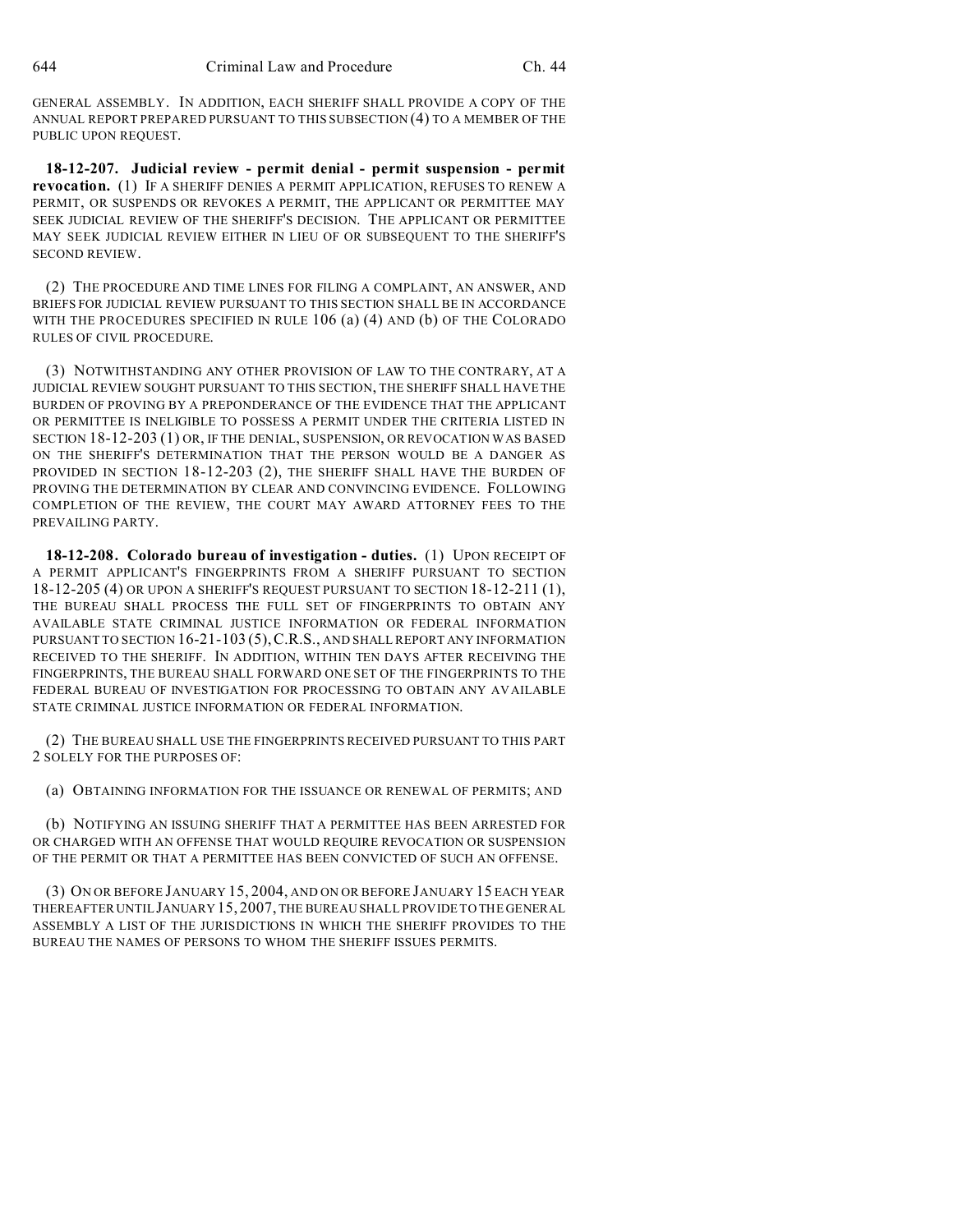**18-12-209. Issuance by sheriffs of temporary emergency permits.** (1) NOTWITHSTANDING ANY PROVISIONS OF THIS PART 2 TO THE CONTRARY, A SHERIFF, AS PROVIDED IN THIS SECTION, MAY ISSUE A TEMPORARY EMERGENCY PERMIT TO CARRY A CONCEALED HANDGUN TO A PERSON WHOM THE SHERIFF HAS REASON TO BELIEVE MAY BE IN IMMEDIATE DANGER.

(2) TO RECEIVE A TEMPORARY EMERGENCY PERMIT, A PERSON SHALL SUBMIT TO THE SHERIFF OF THE COUNTY OR CITY AND COUNTY IN WHICH THE PERSON RESIDES OR IN WHICH THE CIRCUMSTANCES GIVING RISE TO THE EMERGENCY EXIST THE ITEMS SPECIFIED IN SECTION 18-12-205; EXCEPT THAT AN APPLICANT FOR A TEMPORARY EMERGENCY PERMIT NEED NOT SUBMIT DOCUMENTARY EVIDENCE DEMONSTRATING COMPETENCE WITH A HANDGUN AS REQUIRED UNDER SECTION  $18-12-205(3)(a)$ , AND THE APPLICANT SHALL SUBMIT A TEMPORARY PERMIT FEE NOT TO EXCEED TWENTY-FIVE DOLLARS, AS SET BY THE SHERIFF. UPON RECEIPT OF THE DOCUMENTS AND FEE, THE SHERIFF SHALL REQUEST THAT THE BUREAU CONDUCT A CRIMINAL HISTORY RECORD CHECK OF THE BUREAU FILES AND A SEARCH OF THE NATIONAL INSTANT CRIMINAL BACKGROUND CHECK SYSTEM. THE SHERIFF MAY ISSUE A TEMPORARY EMERGENCY PERMIT TO THE APPLICANT IF THE SHERIFF DETERMINES THE PERSON MAY BE IN IMMEDIATE DANGER AND THE CRIMINAL HISTORY RECORD CHECK SHOWS THAT THE APPLICANT MEETS THE CRITERIA SPECIFIED IN SECTION 18-12-203; EXCEPT THAT THE APPLICANT NEED NOT DEMONSTRATE COMPETENCE WITH A HANDGUN AND THE APPLICANT MAY BE EIGHTEEN YEARS OF AGE OR OLDER. A TEMPORARY EMERGENCY PERMIT ISSUED PURSUANT TO THIS SECTION IS VALID FOR A PERIOD OF NINETY DAYS AFTER THE DATE OF ISSUANCE. PRIOR TO OR WITHIN TEN DAYS AFTER EXPIRATION OF A TEMPORARY EMERGENCY PERMIT, THE PERMITTEE MAY APPLY TO THE ISSUING SHERIFF FOR RENEWAL OF THE PERMIT. THE ISSUING SHERIFF MAY RENEW A TEMPORARY EMERGENCY PERMIT ONCE FOR AN ADDITIONAL NINETY-DAY PERIOD; EXCEPT THAT, IF THE PERMITTEE IS YOUNGER THAN TWENTY-ONE YEARS OF AGE, THE SHERIFF MAY RENEW THE TEMPORARY EMERGENCY PERMIT FOR SUBSEQUENT NINETY-DAY PERIODS UNTIL THE PERMITTEE REACHES TWENTY-ONE YEARS OF AGE.

**18-12-210. Maintenance of permit - address change - invalidity of permit.** (1) WITHIN THIRTY DAYS AFTER A PERMITTEE CHANGES THE ADDRESS SPECIFIED ON HIS OR HER PERMIT OR WITHIN THREE BUSINESS DAYS AFTER HIS OR HER PERMIT IS LOST, STOLEN, OR DESTROYED, THE PERMITTEE SHALL NOTIFY THE ISSUING SHERIFF OF THE CHANGE OF ADDRESS OR PERMIT LOSS, THEFT, OR DESTRUCTION. FAILURE TO NOTIFY THE SHERIFF PURSUANT TO THIS SUBSECTION (1) IS A CLASS 1 PETTY OFFENSE.

(2) IF A PERMIT IS LOST, STOLEN, OR DESTROYED, THE PERMIT IS AUTOMATICALLY INVALID. THE PERSON TO WHOM THE PERMIT WAS ISSUED MAY OBTAIN A DUPLICATE OR SUBSTITUTE THEREFOR UPON PAYMENT OF FIFTEEN DOLLARS TO THE ISSUING SHERIFF AND UPON SUBMISSION OF A NOTARIZED STATEMENT TO THE ISSUING SHERIFF THAT THE PERMIT HAS BEEN LOST, STOLEN, OR DESTROYED.

(3) THE PROVISIONS OF THIS SECTION APPLY TO TEMPORARY EMERGENCY PERMITS ISSUED PURSUANT TO SECTION 18-12-209.

**18-12-211. Renewal of permits.** (1) WITHIN ONE HUNDRED TWENTY DAYS PRIOR TO EXPIRATION OF A PERMIT, THE PERMITTEE MAY OBTAIN A RENEWAL FORM FROM THE ISSUING SHERIFF AND RENEW THE PERMIT BY SUBMITTING TO THE ISSUING SHERIFF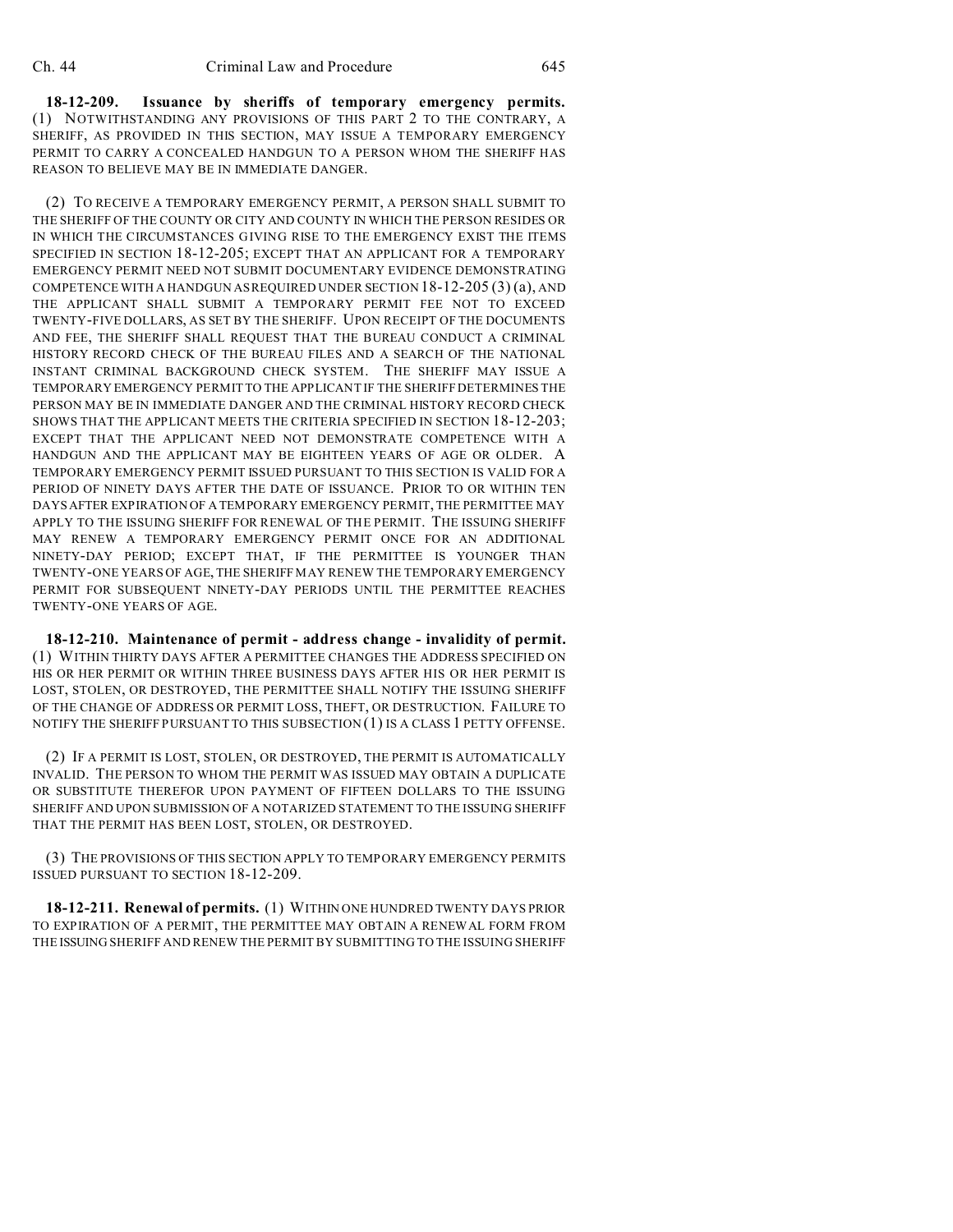A COMPLETED RENEWAL FORM, A NOTARIZED AFFIDAVIT STATING THAT THE PERMITTEE REMAINS QUALIFIED PURSUANT TO THE CRITERIA SPECIFIED IN SECTION 18-12-203 (1) (a) TO (1) (g), AND THE REQUIRED RENEWAL FEE NOT TO EXCEED FIFTY DOLLARS, AS SET BY THE SHERIFF PURSUANT TO SECTION 18-12-205 (5). THE RENEWAL FORM SHALL MEET THE REQUIREMENTS SPECIFIED IN SECTION 18-12-205 (1) FOR AN APPLICATION. THE SHERIFF SHALL VERIFY PURSUANT TO SECTION 18-12-205 (4) THAT THE PERMITTEE MEETS THE CRITERIA SPECIFIED IN SECTION 18-12-203 (1) (a) TO  $(1)$  (g) AND IS NOT A DANGER AS DESCRIBED IN SECTION  $18-12-203$  (2) AND SHALL EITHER RENEW OR DENY THE RENEWAL OF THE PERMIT IN ACCORDANCE WITH THE PROVISIONS OF SECTION 18-12-206 (1). IF THE SHERIFF DENIES RENEWAL OF A PERMIT, THE PERMITTEE MAY SEEK A SECOND REVIEW OF THE RENEWAL APPLICATION BY THE SHERIFF AND MAY SUBMIT ADDITIONAL INFORMATION FOR THE RECORD. THE PERMITTEE MAY ALSO SEEK JUDICIAL REVIEW AS PROVIDED IN SECTION 18-12-207.

(2) A PERMITTEE WHO FAILS TO FILE A RENEWAL FORM ON OR BEFORE THE PERMIT EXPIRATION DATE MAY RENEW THE PERMIT BY PAYING A LATE FEE OF FIFTEEN DOLLARS IN ADDITION TO THE RENEWAL FEE ESTABLISHED PURSUANT TO SUBSECTION (1) OF THIS SECTION. NO PERMIT SHALL BE RENEWED SIX MONTHS OR MORE AFTER ITS EXPIRATION DATE, AND THE PERMIT SHALL BE DEEMED TO HAVE PERMANENTLY EXPIRED. A PERSON WHOSE PERMIT HAS PERMANENTLY EXPIRED MAY REAPPLY FOR A PERMIT, BUT THE PERSON SHALL SUBMIT AN APPLICATION FOR A PERMIT AND THE FEE REQUIRED PURSUANT TO SECTION 18-12-205. A PERSON WHO KNOWINGLY AND INTENTIONALLY FILES FALSE OR MISLEADING INFORMATION OR DELIBERATELY OMITS MATERIAL INFORMATION REQUIRED UNDER THIS SECTION IS SUBJECT TO CRIMINAL PROSECUTION FOR PERJURY UNDER SECTION 18-8-503.

**18-12-212. Exemption.** (1) THIS PART 2 SHALL NOT APPLY TO LAW ENFORCEMENT OFFICERS EMPLOYED BY JURISDICTIONS OUTSIDE THIS STATE, SO LONG AS THE FOREIGN EMPLOYING JURISDICTION EXEMPTS PEACE OFFICERS EMPLOYED BY JURISDICTIONS WITHIN COLORADO FROM ANY CONCEALED HANDGUN OR CONCEALED WEAPONS LAWS IN EFFECT IN THE FOREIGN EMPLOYING JURISDICTION.

(2) NOTWITHSTANDING ANY PROVISION OF THIS PART 2 TO THE CONTRARY, A RETIRED PEACE OFFICER, LEVEL I OR Ia, AS DEFINED IN SECTION  $18-1-901$  (3) (1) (I) AND (3) (1) (II), WITHIN THE FIRST FIVE YEARS AFTER RETIREMENT MAY OBTAIN A PERMIT BY SUBMITTING TO THE SHERIFF OF THE JURISDICTION IN WHICH THE RETIRED PEACE OFFICER RESIDES A LETTER SIGNED BY THE SHERIFF OR CHIEF OF POLICE OF THE JURISDICTION BY WHICH THE PEACE OFFICER WAS EMPLOYED IMMEDIATELY PRIOR TO RETIREMENT ATTESTING THAT THE RETIRED OFFICER MEETS THE CRITERIA SPECIFIED IN SECTION 18-12-203 (1). A RETIRED PEACE OFFICER WHO SUBMITS A LETTER PURSUANT TO THIS SUBSECTION (2) IS NOT SUBJECT TO THE FINGERPRINT OR CRIMINAL HISTORY CHECK REQUIREMENTS SPECIFIED IN THIS PART 2 AND IS NOT REQUIRED TO PAY THE PERMIT APPLICATION FEE. UPON RECEIPT OF A LETTER SUBMITTED PURSUANT TO THIS SUBSECTION (2), THE SHERIFF SHALL ISSUE THE PERMIT. A PERMIT ISSUED PURSUANT TO THIS SUBSECTION (2) MAY NOT BE RENEWED. UPON EXPIRATION OF THE PERMIT, THE PERMITTEE MAY APPLY FOR A NEW PERMIT AS PROVIDED IN THIS PART 2.

**18-12-213. Reciprocity.** A PERMIT TO CARRY A CONCEALED HANDGUN OR A CONCEALED WEAPON THAT IS ISSUED TO A PERSON TWENTY-ONE YEARS OF AGE OR OLDER BY A STATE THAT RECOGNIZES THE VALIDITY OF PERMITS ISSUED PURSUANT TO THIS PART 2 SHALL BE VALID IN THIS STATE IN ALL RESPECTS AS A PERMIT ISSUED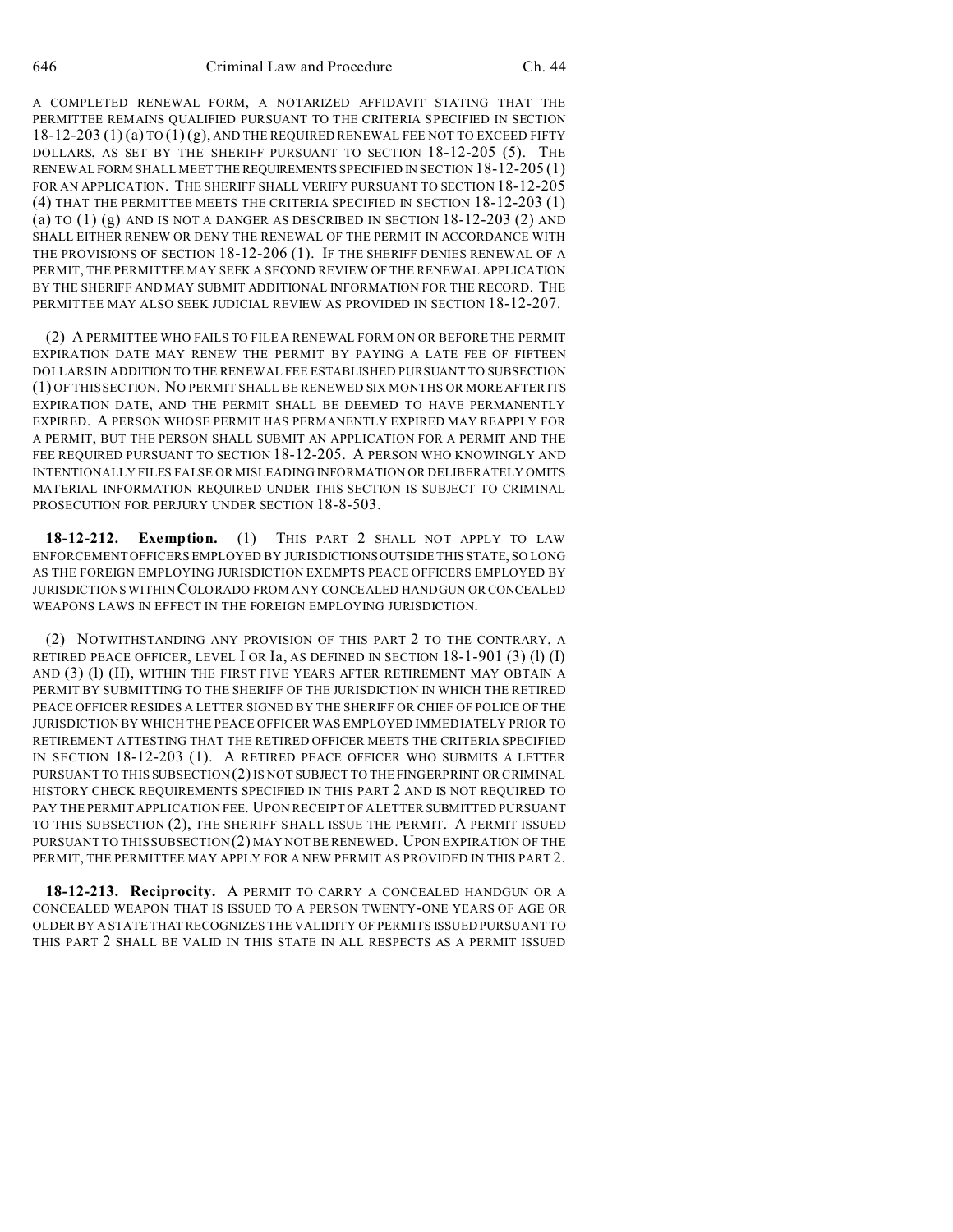PURSUANT TO THIS PART 2.

**18-12-214. Authority granted by permit - carrying restrictions.** (1) (a) A PERMIT TO CARRY A CONCEALED HANDGUN AUTHORIZES THE PERMITTEE TO CARRY A CONCEALED HANDGUN IN ALL AREAS OF THE STATE, EXCEPT AS SPECIFICALLY LIMITED IN THIS SECTION. A PERMIT DOES NOT AUTHORIZE THE PERMITTEE TO USE A HANDGUN IN A MANNER THAT WOULD VIOLATE A PROVISION OF STATE LAW. A LOCAL GOVERNMENT DOES NOT HAVE AUTHORITY TO ADOPT OR ENFORCE AN ORDINANCE OR RESOLUTION THAT WOULD CONFLICT WITH ANY PROVISION OF THIS PART 2.

(b) A PEACE OFFICER MAY TEMPORARILY DISARM A PERMITTEE, INCIDENT TO A LAWFUL STOP OF THE PERMITTEE. THE PEACE OFFICER SHALL RETURN THE HANDGUN TO THE PERMITTEE PRIOR TO DISCHARGING THE PERMITTEE FROM THE SCENE.

(2) A PERMIT ISSUED PURSUANT TO THIS PART 2 DOES NOT AUTHORIZE A PERSON TO CARRY A CONCEALED HANDGUN INTO A PLACE WHERE THE CARRYING OF FIREARMS IS PROHIBITED BY FEDERAL LAW.

(3) A PERMIT ISSUED PURSUANT TO THIS PART 2 DOES NOT AUTHORIZE A PERSON TO CARRY A CONCEALED HANDGUN ONTO THE REAL PROPERTY, OR INTO ANY IMPROVEMENTS ERECTED THEREON,OF A PUBLIC ELEMENTARY, MIDDLE, JUNIOR HIGH, OR HIGH SCHOOL; EXCEPT THAT:

(a) A PERMITTEE MAY HAVE A HANDGUN ON THE REAL PROPERTY OF THE PUBLIC SCHOOL SO LONG AS THE HANDGUN REMAINS IN HIS OR HER VEHICLE AND, IF THE PERMITTEE IS NOT IN THE VEHICLE, THE HANDGUN IS IN A COMPARTMENT WITHIN THE VEHICLE AND THE VEHICLE IS LOCKED.

(b) A PERMITTEE WHO IS EMPLOYED OR RETAINED BY CONTRACT BY A SCHOOL DISTRICT AS A SCHOOL SECURITY OFFICER MAY CARRY A CONCEALED HANDGUN ONTO THE REAL PROPERTY, OR INTO ANY IMPROVEMENT ERECTED THEREON, OF A PUBLIC ELEMENTARY, MIDDLE, JUNIOR HIGH, OR HIGH SCHOOL WHILE THE PERMITTEE IS ON DUTY.

(c) A PERMITTEE MAY CARRY A CONCEALED HANDGUN ON UNDEVELOPED REAL PROPERTY OWNED BY A SCHOOL DISTRICT THAT IS USED FOR HUNTING OR OTHER SHOOTING SPORTS.

(4) A PERMIT ISSUED PURSUANT TO THIS PART 2 DOES NOT AUTHORIZE A PERSON TO CARRY A CONCEALED HANDGUN INTO A PUBLIC BUILDING AT WHICH:

(a) SECURITY PERSONNEL AND ELECTRONIC WEAPONS SCREENING DEVICES ARE PERMANENTLY IN PLACE AT EACH ENTRANCE TO THE BUILDING:

(b) SECURITY PERSONNEL ELECTRONICALLY SCREEN EACH PERSON WHO ENTERS THE BUILDING TO DETERMINE WHETHER THE PERSON IS CARRYING A WEAPON OF ANY KIND; AND

(c) SECURITY PERSONNEL REQUIRE EACH PERSON WHO IS CARRYING A WEAPON OF ANY KIND TO LEAVE THE WEAPON IN POSSESSION OF SECURITY PERSONNEL WHILE THE PERSON IS IN THE BUILDING.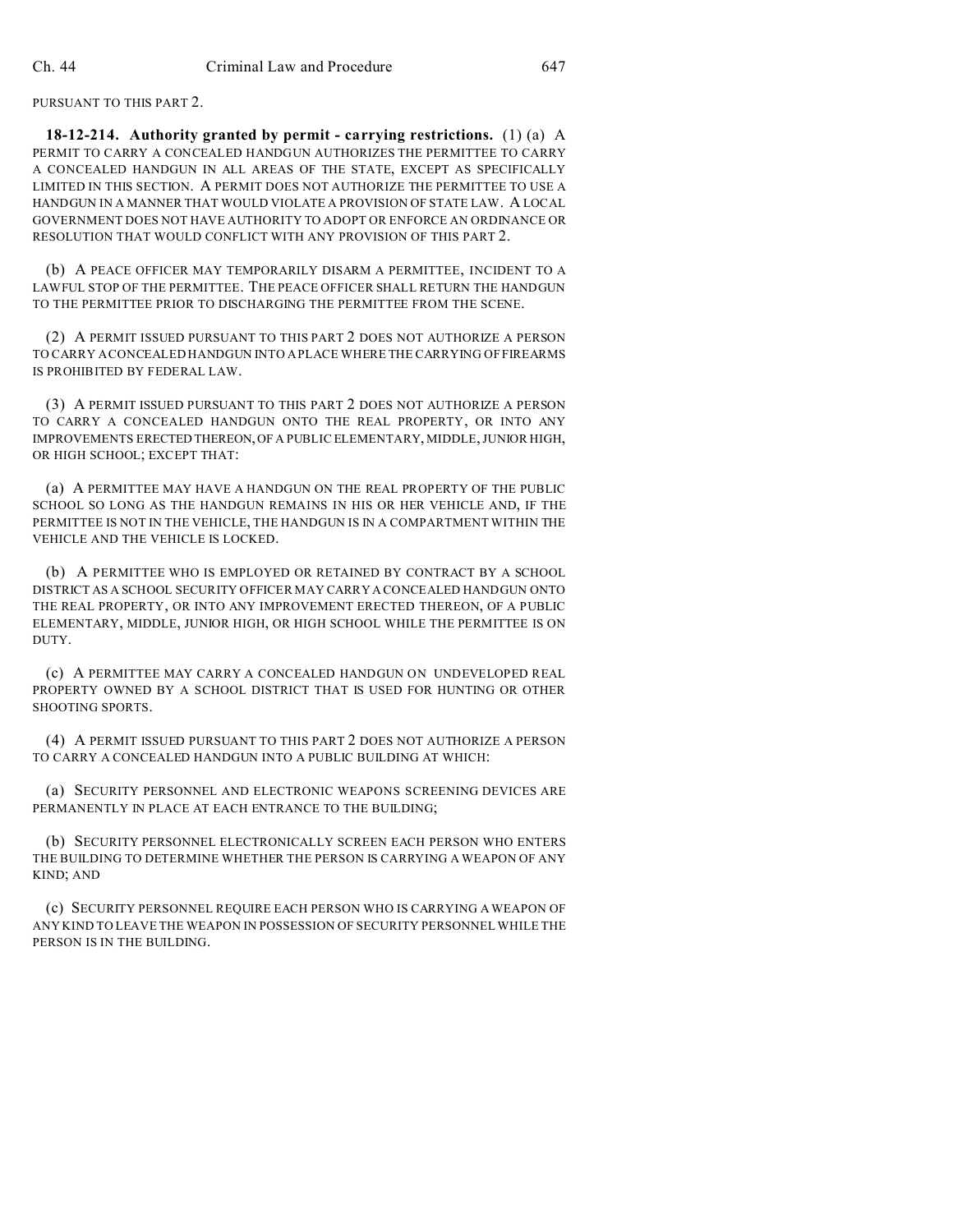(5) NOTHING IN THIS PART 2 SHALL BE CONSTRUED TO LIMIT, RESTRICT, OR PROHIBIT IN ANY MANNER THE EXISTING RIGHTS OF A PRIVATE PROPERTY OWNER, PRIVATE TENANT, PRIVATE EMPLOYER, OR PRIVATE BUSINESS ENTITY.

(6) THE PROVISIONS OF THIS SECTION APPLY TO TEMPORARY EMERGENCY PERMITS ISSUED PURSUANT TO SECTION 18-12-209.

**18-12-215. Immunity.** (1) THE BUREAU AND A LOCAL LAW ENFORCEMENT AGENCY AND AN INDIVIDUAL EMPLOYED BY THE BUREAU OR A LOCAL LAW ENFORCEMENT AGENCY SHALL NOT BE LIABLE FOR ANY DAMAGES THAT MAY RESULT FROM GOOD FAITH COMPLIANCE WITH THE PROVISIONS OF THIS PART 2.

(2) A LAW ENFORCEMENT OFFICER OR AGENCY, MEDICAL PERSONNEL, AND AN ORGANIZATION THAT OFFERS HANDGUN TRAINING CLASSES AND ITS PERSONNEL WHO IN GOOD FAITH PROVIDE INFORMATION REGARDING AN APPLICANT SHALL NOT BE LIABLE FOR ANY DAMAGES THAT MAY RESULT FROM ISSUANCE OR DENIAL OF A PERMIT.

**18-12-216. Permits issued prior to the effective date of this part 2.** (1) A PERMIT ISSUED PURSUANT TO SECTION 18-12-105.1, AS IT EXISTED PRIOR TO ITS REPEAL, SHALL PERMANENTLY EXPIRE ON JUNE 30, 2007, OR ON THE EXPIRATION DATE SPECIFIED ON THE PERMIT, WHICHEVER OCCURS FIRST. A PERSON WHO SUBMITTED A FULL SET OF FINGERPRINTS TO OBTAIN A PERMIT PRIOR TO THE EFFECTIVE DATE OF THIS PART 2, UPON EXPIRATION OF THE PERMIT, MAY APPLY FOR RENEWAL OF THE PERMIT AS PROVIDED IN THIS PART 2. A PERSON WHO DID NOT SUBMIT A FULL SET OF FINGERPRINTS TO OBTAIN A PERMIT PRIOR TO THE EFFECTIVE DATE OF THIS PART 2, UPON EXPIRATION OF THE PERMIT, MAY APPLY FOR A NEW PERMIT AS PROVIDED IN THIS PART 2.

(2) WITHIN ONE HUNDRED TWENTY DAYS PRIOR TO THE EXPIRATION OF A PERMIT ISSUED PURSUANT TO SECTION 18-12-105.1, AS IT EXISTED PRIOR TO ITS REPEAL, THE ISSUING AUTHORITY SHALL SEND A NOTICE OF EXPIRATION TO THE PERMITTEE TO NOTIFY THE PERMITTEE OF THE PERMIT EXPIRATION AS PROVIDED IN SUBSECTION (1) OF THIS SECTION AND OF HIS OR HER ABILITY TO RENEW THE PERMIT OR OBTAIN A NEW PERMIT AS PROVIDED IN SUBSECTION (1) OF THIS SECTION.

**SECTION 2. Repeal.** 18-12-105.1, Colorado Revised Statutes, is repealed.

**SECTION 3.** 18-12-105 (2) (c), Colorado Revised Statutes, is amended to read:

**18-12-105. Unlawfully carrying a concealed weapon - unlawful possession of weapons.** (2) It shall not be an offense if the defendant was:

(c) A person who, prior to  $AT$  the time of carrying a concealed weapon, has been **issued a** HELD A VALID written permit TO CARRY A CONCEALED WEAPON ISSUED pursuant to section  $18-12-105.1$ , to carry the weapon by the chief of police of a city or city and county, or the sheriff of a county AS IT EXISTED PRIOR TO ITS REPEAL, OR, IF THE WEAPON INVOLVED WAS A HANDGUN, HELD A VALID PERMIT TO CARRY A CONCEALED HANDGUN OR A TEMPORARY EMERGENCY PERMIT ISSUED PURSUANT TO PART 2 OF THIS ARTICLE; EXCEPT THAT IT SHALL BE AN OFFENSE UNDER THIS SECTION IF THE PERSON WAS CARRYING A CONCEALED HANDGUN IN VIOLATION OF THE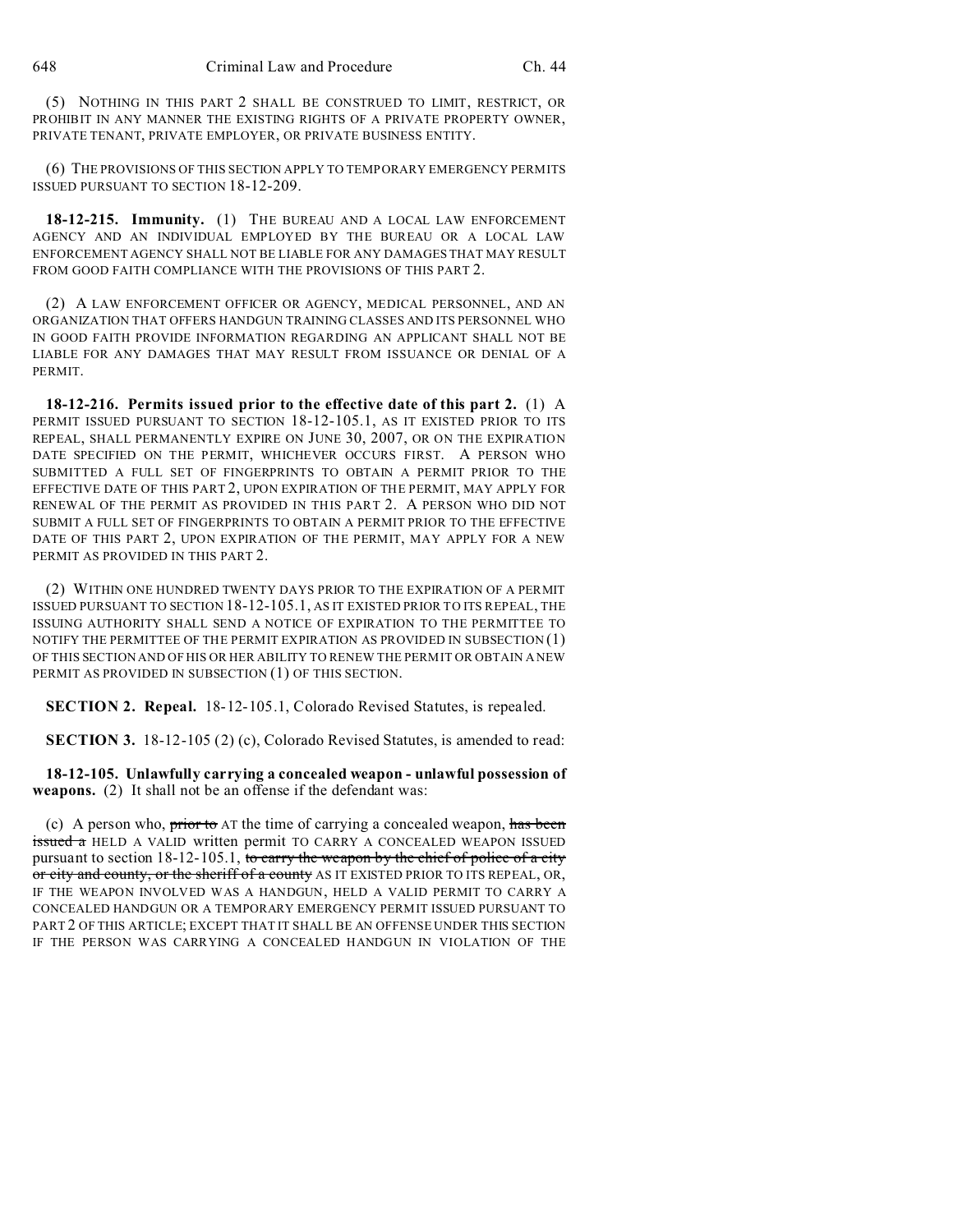PROVISIONS OF SECTION 18-12-214; or

**SECTION 4.** 18-12-105.5 (3) (d), Colorado Revised Statutes, is amended, and the said 18-12-105.5 (3) is further amended BY THE ADDITION OF A NEW PARAGRAPH, to read:

**18-12-105.5. Unlawfully carrying a weapon - unlawful possession of weapons - school, college, or university grounds.** (3) It shall not be an offense under this section if:

(d) The person, prior to  $AT$  the time of carrying a concealed weapon, has been **issued a** HELD A VALID written permit TO CARRY A CONCEALED WEAPON ISSUED pursuant to section  $18-12-105.1$ , to carry the weapon by the chief of police of a city or city and county or the sheriff of a county AS SAID SECTION EXISTED PRIOR TO ITS REPEAL; EXCEPT THAT IT SHALL BE AN OFFENSE UNDER THIS SECTION IF THE PERSON WAS CARRYING A CONCEALED HANDGUN IN VIOLATION OF THE PROVISIONS OF SECTION 18-12-214 (3); or

(d.5) THE WEAPON INVOLVED WAS A HANDGUN AND THE PERSON HELD A VALID PERMIT TO CARRY A CONCEALED HANDGUN OR A TEMPORARY EMERGENCY PERMIT ISSUED PURSUANT TO PART 2 OF THIS ARTICLE; EXCEPT THAT IT SHALL BE AN OFFENSE UNDER THIS SECTION IF THE PERSON WAS CARRYING A CONCEALED HANDGUN IN VIOLATION OF THE PROVISIONS OF SECTION 18-12-214 (3); OR

**SECTION 5.** 18-12-106 (1) (d), Colorado Revised Statutes, is amended to read:

**18-12-106. Prohibited use of weapons.** (1) A person commits a class 2 misdemeanor if:

(d) He THE PERSON has in his OR HER possession a firearm while  $he$  THE PERSON is under the influence of intoxicating liquor or of a controlled substance, as defined in section 12-22-303 (7), C.R.S. Possession of a permit issued under section 18-12-105.1, AS IT EXISTED PRIOR TO ITS REPEAL, OR POSSESSION OF A PERMIT OR A TEMPORARY EMERGENCY PERMIT ISSUED PURSUANT TO PART 2 OF THIS ARTICLE is no defense to a violation of this subsection (1).

**SECTION 6.** 19-2-517 (1) (a) (II) (B), Colorado Revised Statutes, is amended to read:

**19-2-517. Direct filing - repeal.** (1) (a) A juvenile may be charged by the direct filing of an information in the district court or by indictment only when:

(II) The juvenile is fourteen years of age or older and:

(B) Is alleged to have committed a felony offense described in PART 1 OF article 12 of title 18, C.R.S., except for the possession of a handgun by a juvenile, as set forth in section 18-12-108.5, C.R.S.; or

**SECTION 7.** 24-33.5-412 (1) (o), Colorado Revised Statutes, is amended to read:

**24-33.5-412. Functions of bureau - legislative review.** (1) The bureau has the